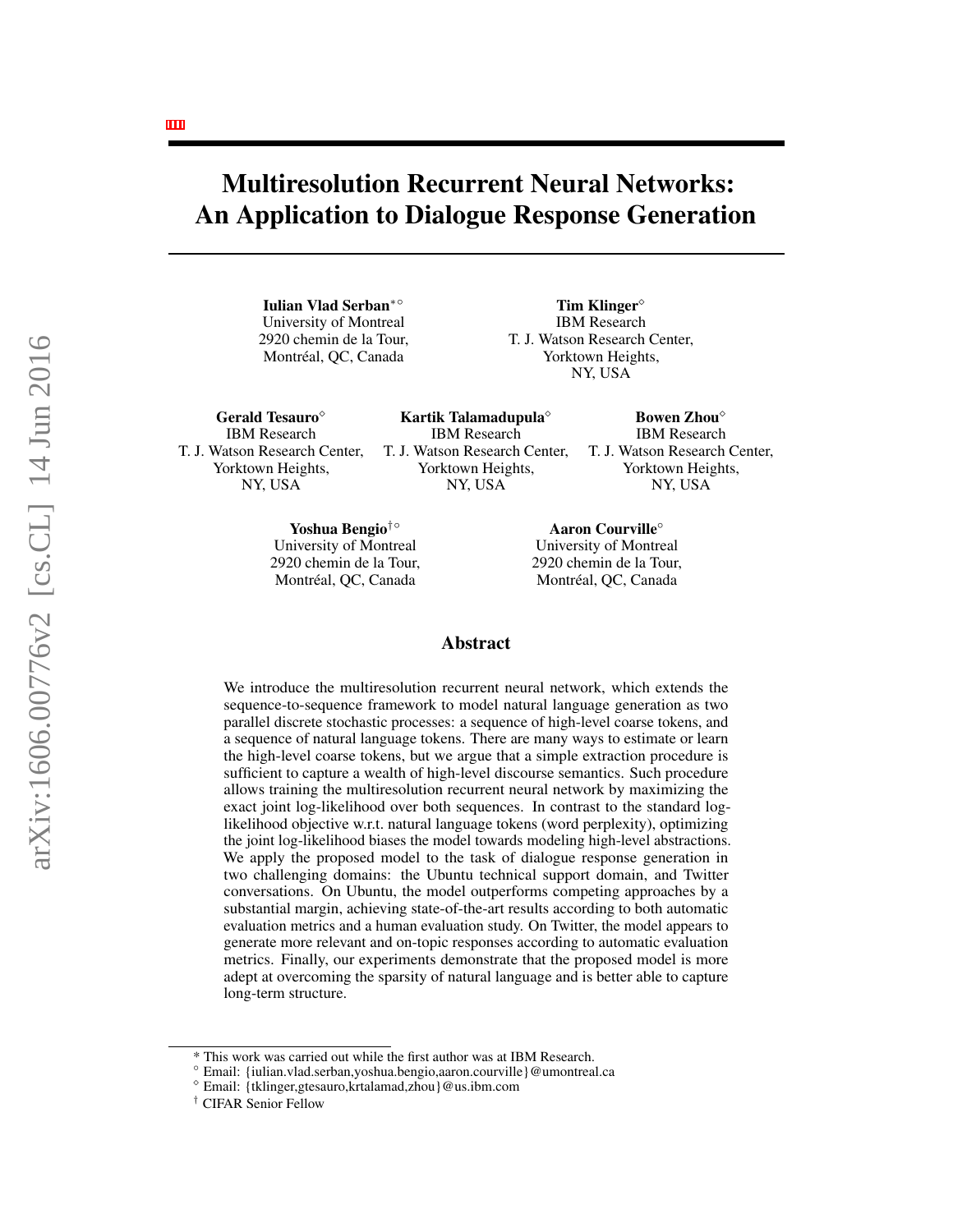# 1 Introduction

Recurrent neural networks (RNNs) have been gaining popularity in the machine learning community due to their impressive performance on tasks such as machine translation [\[32,](#page-10-0) [5\]](#page-9-0) and speech recognition [\[10\]](#page-9-1). These results have spurred a cascade of novel neural network architectures [\[15\]](#page-9-2), including attention [\[1,](#page-9-3) [6\]](#page-9-4), memory [\[35,](#page-10-1) [9,](#page-9-5) [15\]](#page-9-2) and pointer-based mechanisms [\[19\]](#page-9-6).

The majority of the previous work has focused on developing new neural network architectures within the deterministic sequence-to-sequence framework. In other words, it has focused on changing the parametrization of the deterministic function mapping input sequences to output sequences, trained by maximizing the log-likelihood of the observed output sequence. Instead, we pursue a complimentary research direction aimed at generalizing the sequence-to-sequence framework to multiple input and output sequences, where each sequence exhibits its own stochastic process. We propose a new class of RNN models, called multiresolution recurrent neural networks (MrRNNs), which model multiple parallel sequences by factorizing the joint probability over the sequences. In particular, we impose a hierarchical structure on the sequences, such that information from high-level (abstract) sequences flows to low-level sequences (e.g. natural language sequences). This architecture exhibits a new objective function for training: the joint log-likelihood over all observed parallel sequences (as opposed to the log-likelihood over a single sequence), which biases the model towards modeling high-level abstractions. At test time, the model generates first the high-level sequence and afterwards the natural language sequence. This hierarchical generation process enables it to model complex output sequences with long-term dependencies.

Researchers have recently observed critical problems applying end-to-end neural network architectures for dialogue response generation [\[28,](#page-9-7) [16\]](#page-9-8). The neural networks have been unable to generate meaningful responses taking dialogue context into account, which indicates that the models have failed to learn useful high-level abstractions of the dialogue. Motivated by these shortcomings, we apply the proposed model to the task of dialogue response generation in two challenging domains: the goal-oriented Ubuntu technical support domain and non-goal-oriented Twitter conversations. In both domains, the model outperforms competing approaches. In particular, for Ubuntu, the model outperforms competing approaches by a substantial margin according to both a human evaluation study and automatic evaluation metrics achieving a new state-of-the-art result.

### 2 Model Architecture

#### 2.1 Recurrent Neural Network Language Model

We start by introducing the well-established recurrent neural network language model (RNNLM) [\[20,](#page-9-9) [3\]](#page-9-10). RNNLM variants have been applied to diverse sequential tasks, including dialogue modeling [\[28\]](#page-9-7), speech synthesis [\[7\]](#page-9-11), handwriting generation [\[8\]](#page-9-12) and music composition [\[4\]](#page-9-13). Let  $w_1, \ldots, w_N$  be a sequence of discrete variables, called tokens (e.g. words), such that  $w_n \in V$  for vocabulary V. The RNNLM is a probabilistic generative model, with parameters  $\theta$ , which decomposes the probability over tokens:

$$
P_{\theta}(w_1, \dots, w_N) = \prod_{n=1}^{N} P_{\theta}(w_n | w_1, \dots, w_{n-1}).
$$
\n(1)

where the parametrized approximation of the output distribution uses a softmax RNN:

$$
P_{\theta}(w_{n+1} = v | w_1, \dots, w_n) = \frac{\exp(g(h_n, v))}{\sum_{v' \in V} \exp(g(h_n, v'))},
$$
\n(2)

$$
h_n = f(h_{n-1}, w_n), \ g(h_n, v) = O_v^{\mathrm{T}} h_n,\tag{3}
$$

where  $f$  is the hidden state update function, which we will assume is either the LSTM gating unit [\[11\]](#page-9-14) or GRU gating unit [\[5\]](#page-9-0) throughout the rest of the paper. For the LSTM gating unit, we consider the hidden state  $h_m$  to be the LSTM cell and cell input hidden states concatenated. The matrix  $I \in \mathbb{R}^{d_h \times |V|}$  is the input word embedding matrix, where column j contains the embedding for word index j and  $d_h \in \mathbb{N}$  is the word embedding dimensionality. Similarly, the matrix  $O \in \mathbb{R}^{d_h \times |V|}$  is the output word embedding matrix. According to the model, the probability of observing a token  $w$  at position  $n + 1$  increases if the context vector  $h_n$  has a high dot-product with the word embedding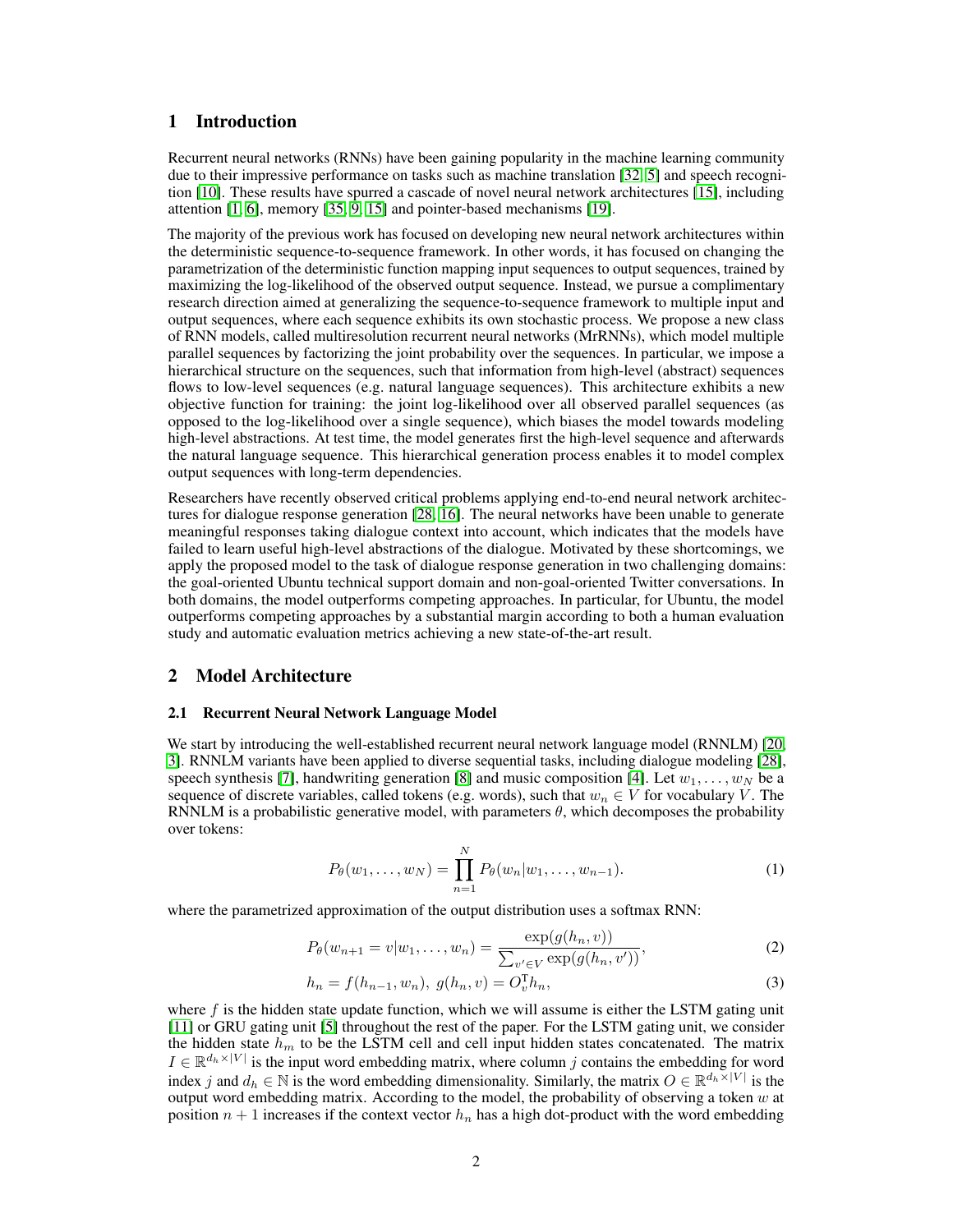corresponding to token  $w$ . Most commonly the model parameters are learned by maximizing the log-likelihood (equivalent to minimizing the cross-entropy) on the training set using gradient descent.

#### <span id="page-2-0"></span>2.2 Hierarchical Recurrent Encoder-Decoder

Our work here builds upon that of Sordoni et al. [\[31\]](#page-10-2), who proposed the hierarchical recurrent encoder-decoder model (HRED). Their model exploits the hierarchical structure in web queries in order to model a user search session as two hierarchical sequences: a sequence of queries and a sequence of words in each query. Serban et al. [\[28\]](#page-9-7) continue in the same direction by proposing to exploit the temporal structure inherent in natural language dialogue. Their model decomposes a dialogue into a hierarchical sequence: a sequence of utterances, each of which is a sequence of words. More specifically, the model consists of three RNN modules: an *encoder* RNN, a *context* RNN and a *decoder* RNN. A sequence of tokens (e.g. words in an utterance) are encoded into a real-valued vector by the *encoder* RNN. This in turn is given as input to the *context* RNN, which updates its internal hidden state to reflect all the information up to that point in time. It then produces a real-valued output vector, which the *decoder* RNN conditions on to generate the next sequence of tokens (next utterance). Due to space limitations, we refer the reader to [\[31,](#page-10-2) [28\]](#page-9-7) for additional information on the model architecture. The HRED model for modeling structured discrete sequences is appealing for three reasons. First, it naturally captures the hierarchical structure we want to model in the data. Second, the *context* RNN acts like a memory module which can remember things at longer time scales. Third, the structure makes the objective function more stable w.r.t. the model parameters, and helps propagate the training signal for first-order optimization methods [\[31\]](#page-10-2).

#### 2.3 Multiresolution RNN (MrRNN)

We consider the problem of generatively modeling multiple parallel sequences. Each sequence is hierarchical with the top level corresponding to utterances and the bottom level to tokens. Formally, let  $w_1, \ldots, w_N$  be the first sequence of length N where  $w_n = (w_{n,1}, \ldots, w_{n,K_n})$  is the n'th constituent sequence consisting of  $K_n$  discrete tokens from vocabulary  $V^w$ . Similarly, let  $\mathbf{z}_1, \ldots, \mathbf{z}_N$  be the second sequence, also of length N, where  $z_n = (z_{n,1}, \ldots, z_{n,L_n})$  is the n'th constituent sequence consisting of  $L_n$  discrete tokens from vocabulary  $V^z$ . In our experiments, each sequence  $\mathbf{w}_n$  will consist of the words in a dialogue utterance, and each sequence  $z_n$  will contain the coarse tokens w.r.t. the same utterance (e.g. the nouns in the utterance).

Our aim is to build a probabilistic generative model over all tokens in the constituent sequences  $w_1, \ldots, w_N$  and  $z_1, \ldots, z_N$ . Let  $\theta$  be the parameters of the generative model. We assume that  $w_n$  is independent of  $z_{n'}$  conditioned on  $z_1, \ldots, z_n$  for  $n' > n$ , and factor the probability over sequences:

$$
P_{\theta}(\mathbf{w}_1,\ldots,\mathbf{w}_N,\mathbf{z}_1,\ldots,\mathbf{z}_N) = \prod_{n=1}^N P_{\theta}(\mathbf{z}_n|\mathbf{z}_1,\ldots,\mathbf{z}_{n-1}) \prod_{n=1}^N P_{\theta}(\mathbf{w}_n|\mathbf{w}_1,\ldots,\mathbf{w}_{n-1},\mathbf{z}_1,\ldots,\mathbf{z}_n)
$$
  
= 
$$
\prod_{n=1}^N P_{\theta}(\mathbf{z}_n|\mathbf{z}_1,\ldots,\mathbf{z}_{n-1}) P_{\theta}(\mathbf{w}_n|\mathbf{w}_1,\ldots,\mathbf{w}_{n-1},\mathbf{z}_1,\ldots,\mathbf{z}_n),
$$
 (4)

where we define the conditional probabilities over the tokens in each constituent sequence:

$$
P_{\theta}(\mathbf{z}_n|\mathbf{z}_1,\ldots,\mathbf{z}_{n-1}) = \prod_{m=1}^{L_n} P_{\theta}(z_{n,m}|z_{n,1},\ldots,z_{n,m-1},\mathbf{z}_1,\ldots,\mathbf{z}_{n-1})
$$

$$
P_{\theta}(\mathbf{w}_n|\mathbf{w}_1,\ldots,\mathbf{w}_{n-1},\mathbf{z}_1,\ldots,\mathbf{z}_n) = \prod_{m=1}^{K_n} P_{\theta}(w_{n,m}|w_{n,1},\ldots,w_{n,m-1},\mathbf{w}_1,\ldots,\mathbf{w}_{n-1},\mathbf{z}_1,\ldots,\mathbf{z}_n)
$$

We refer to the distribution over  $z_1, \ldots, z_N$  as the coarse sub-model, and to the distribution over  $w_1, \ldots, w_N$  as the natural language sub-model. For the coarse sub-model, we parametrize the conditional distribution  $P_{\theta}(\mathbf{z}_n|\mathbf{z}_1,\dots,\mathbf{z}_{n-1})$  as the HRED model described in subsection [2.2,](#page-2-0) applied to the sequences  $z_1, \ldots, z_N$ . For the natural language sub-model, we parametrize  $P_{\theta}(\mathbf{w}_n|\mathbf{w}_1,\dots,\mathbf{w}_{n-1},\mathbf{z}_1,\dots,\mathbf{z}_n)$  as the HRED model applied to the sequences  $\mathbf{w}_1,\dots,\mathbf{w}_N$ , but with one difference. The *coarse prediction encoder* GRU-gated RNN encodes all the previously generated tokens  $z_1, \ldots, z_n$  into a real-valued vector, which is concatenated with the *context* RNN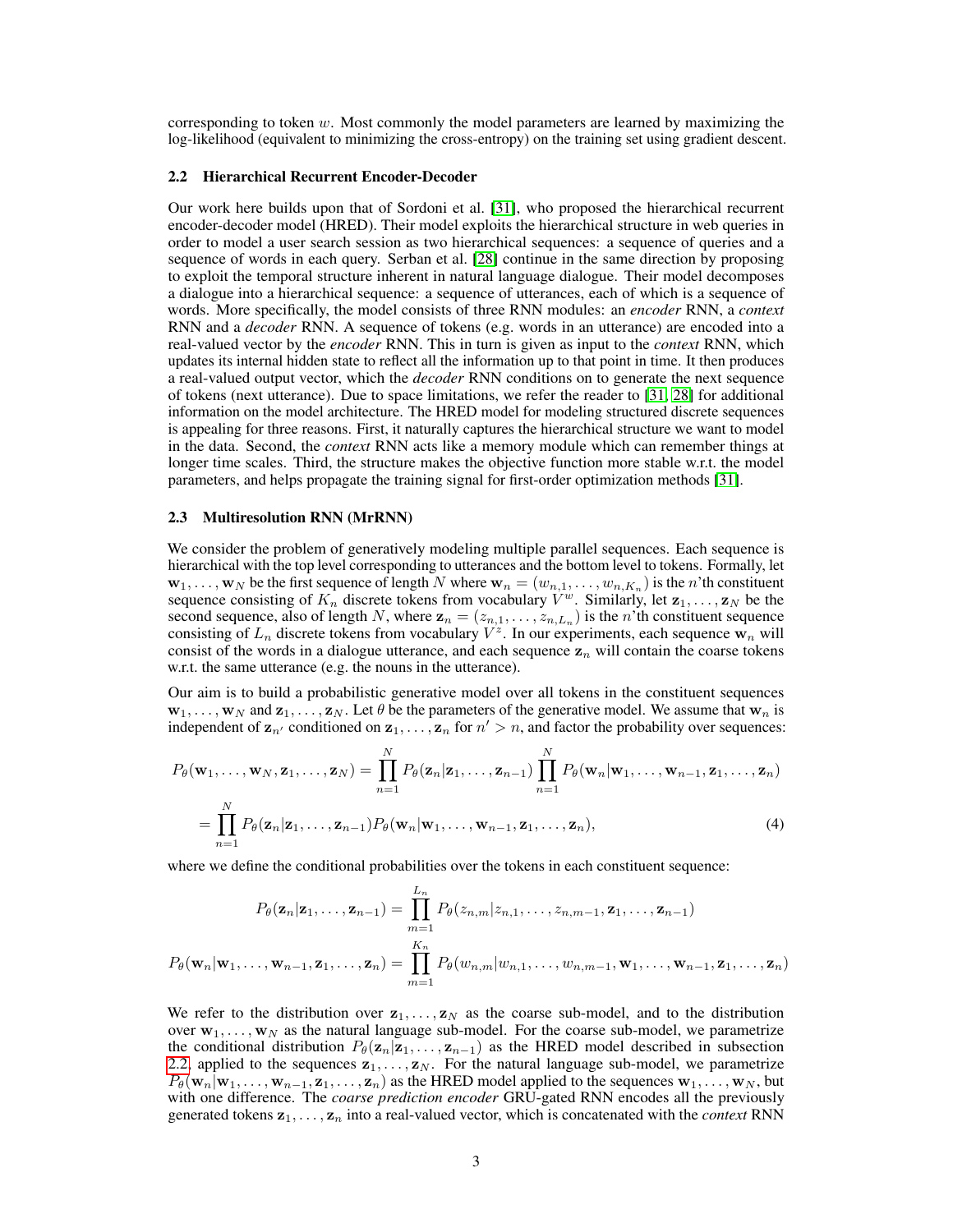

<span id="page-3-0"></span>Figure 1: Computational graph for the multiresolution recurrent neural network (MrRNN). The lower part models the stochastic process over coarse tokens, and the upper part models the stochastic process over natural language tokens. The rounded boxes represent (deterministic) real-valued vectors, and the variables  $z$  and  $w$  represent the coarse tokens and natural language tokens respectively.

and given as input to the natural language *decoder* RNN. The *coarse prediction encoder* RNN is important because it encodes the high-level information, which is transmitted to the natural language sub-model. Unlike the *encoder* for the coarse-level sub-model, this encoding will be used to generate natural language and therefore the RNN uses different word embedding parameters. At generation time, the coarse sub-model generates a coarse sequence (e.g. a sequence of nouns), which corresponds to a high-level decision about what the natural language sequence should contain (e.g. nouns to include in the natural language sequence). Conditioned on the coarse sequence, through the *coarse prediction encoder* RNN, the natural language sub-model then generates a natural language sequence (e.g. dialogue utterance). The model is illustrated in Figure [1.](#page-3-0)

We will assume that both  $z_1, \ldots, z_N$  and  $w_1, \ldots, w_N$  are observed and optimize the parameters w.r.t. the joint log-likelihood over both sequences. At test time, to generate a response for sequence  $n$ we exploit the probabilistic factorization to approximate the maximum a posteriori (MAP) estimate:

$$
\arg \max_{\mathbf{w}_n, \mathbf{z}_n} P_{\theta}(\mathbf{w}_n, \mathbf{z}_n | \mathbf{w}_1, \dots, \mathbf{w}_{n-1}, \mathbf{z}_1, \dots, \mathbf{z}_{n-1})
$$
  
\n
$$
\approx \arg \max_{\mathbf{w}_n} P_{\theta}(\mathbf{w}_n | \mathbf{w}_1, \dots, \mathbf{w}_{n-1}, \mathbf{z}_1, \dots, \mathbf{z}_{n-1}, \mathbf{z}_n) \arg \max_{\mathbf{z}_n} P_{\theta}(\mathbf{z}_n | \mathbf{z}_1, \dots, \mathbf{z}_{n-1}), \quad (5)
$$

where we further approximate the MAP for each constituent sequence using beam search.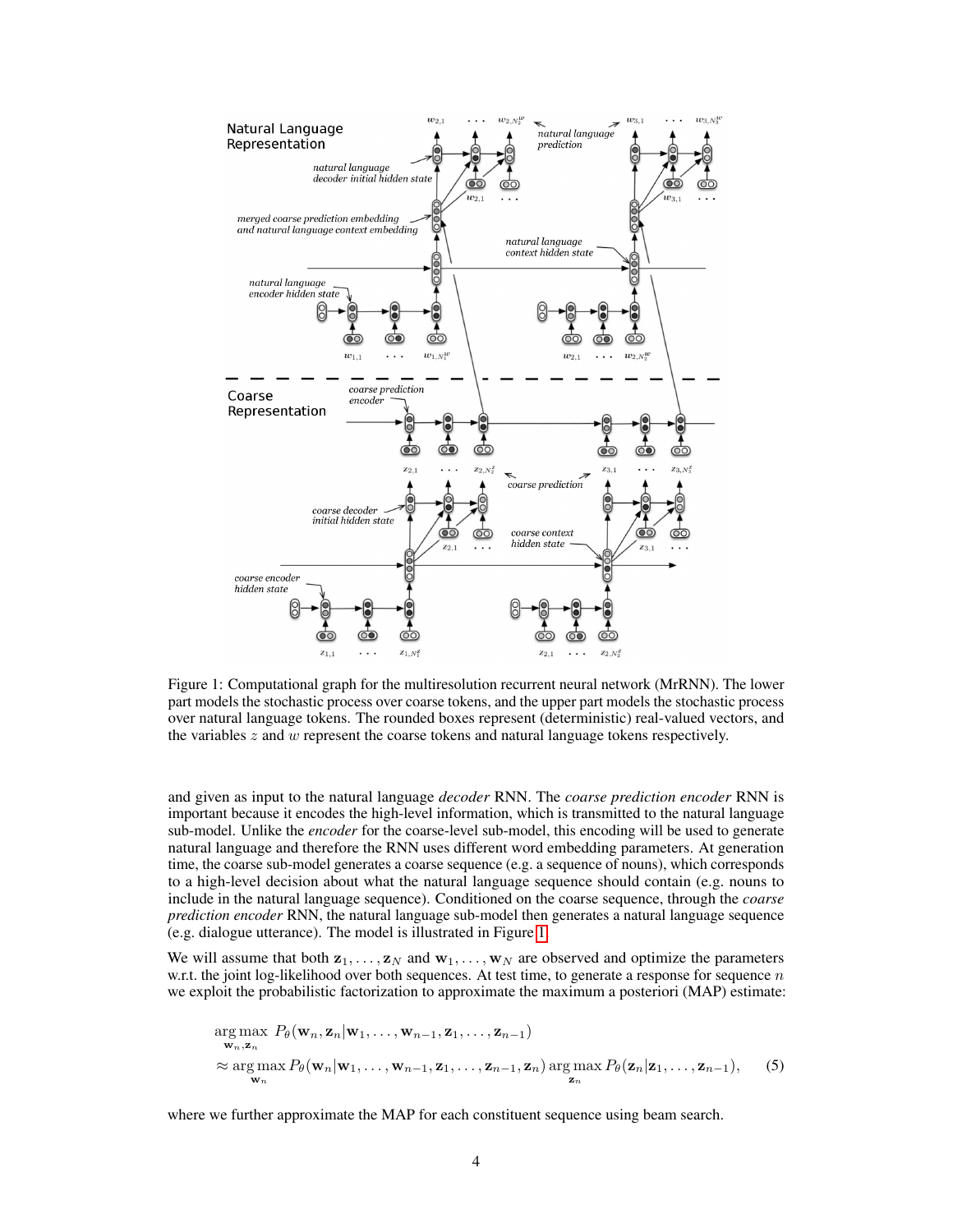# 3 Tasks

We consider the task of natural language response generation for dialogue. Dialogue systems have been developed for applications ranging from technical support to language learning and entertainment [\[36,](#page-10-3) [30\]](#page-10-4). Dialogue systems can be categorized into two different types: goal-driven dialogue systems and non-goal-driven dialogue systems [\[27\]](#page-9-15). To demonstrate the versatility of the MrRNN, we apply it to both goal-driven and non-goal-driven dialogue tasks. We focus on the task of conditional response generation. Given a dialogue context consisting of one or more utterances, the model must generate the next response in the dialogue.

Ubuntu Dialogue Corpus The goal-driven dialogue task we consider is technical support for the Ubuntu operating system, where we use the Ubuntu Dialogue Corpus [\[18\]](#page-9-16). The corpus consists of about 0.5 million natural language dialogues extracted from the *#Ubuntu* Internet Relayed Chat (IRC) channel. Users entering the chat channel usually have a specific technical problem. The users first describe their problem and afterwards other users try to help them resolve it. The technical problems range from software-related issues (e.g. installing or upgrading existing software) and hardware-related issues (e.g. fixing broken drivers or partitioning hard drives) to informational needs (e.g. finding software with specific functionality). Additional details are given in appendix [8.](#page-11-0)

Twitter Dialogue Corpus The next task we consider is the non-goal-driven task of generating responses to Twitter conversations. We use a Twitter dialogue corpus extracted in the first half of 2011 using a procedure similar to Ritter et al. [\[24\]](#page-9-17). Unlike the Ubuntu domain, Twitter conversations are often more noisy and do not necessarily center around a single topic. We perform a minimal preprocessing on the dataset to remove irregular punctuation marks and afterwards tokenize it. The dataset is split into training, validation and test sets containing respectively 749, 060, 93, 633 and  $10,000$  $10,000$  dialogues.<sup>1</sup>

# <span id="page-4-1"></span>4 Coarse Sequence Representations

We experiment with two procedures for extracting the coarse sequence representations:

- Noun Representation This procedure aims to exploit the basic high-level structure of natural language discourse.It is based on the hypothesis that dialogues are topic-driven and that these topics may be characterized by nouns. In addition to a tokenizer, used by both the HRED and RNNLM model, it requires a part-of-speech (POS) tagger to identify the nouns in the dialogue. The procedure uses a set of 84 and 795 predefined stop words for Ubuntu and Twitter respectively. It maps a natural language utterance to its coarse representation by extracting all the nouns using the POS tagger and then removing all stop words and repeated words (keeping only the first occurrence of a word). Dialogue utterances without nouns are assigned the "no\_nouns" token. The procedure also extracts the tense of each utterance and adds it to the beginning of the coarse representation.
- Activity-Entity Representation This procedure is specific to the Ubuntu technical support task, for which it aims to exploit domain knowledge related to technical problem solving. It is motivated by the observation that most dialogues are centered around *activities* and *entities*. For example, it is very common for users to state a specific problem they want to resolve, e.g. *how do I install program X?* or *My driver X doesn't work, how do I fix it?* In response to such questions, other users often respond with specific instructions, e.g. *Go to website X to download software Y* or *Try to execute command X*. In such cases, it is clear that the principal information resides in the technical entities and in the verbs (e.g. *install*, *fix*, *download*), and therefore that it will be advantageous to explicitly model this structure. Motivated by this observation, the procedure uses a set of 192 activities (verbs), created by manual inspection, and a set of 3115 technical entities and 230 frequent terminal commands, extracted automatically from available package managers and from the web. The procedure uses the POS tagger to extract the verbs from the each natural language utterance. It maps

<span id="page-4-0"></span> $1$ Due to Twitter's terms of service we are not allowed to redistribute Twitter content. Therefore, only the tweet IDs can be made public. These are available at: [www.iulianserban.com/Files/TwitterDialogueCorpus.](www.iulianserban.com/Files/TwitterDialogueCorpus.zip) [zip](www.iulianserban.com/Files/TwitterDialogueCorpus.zip).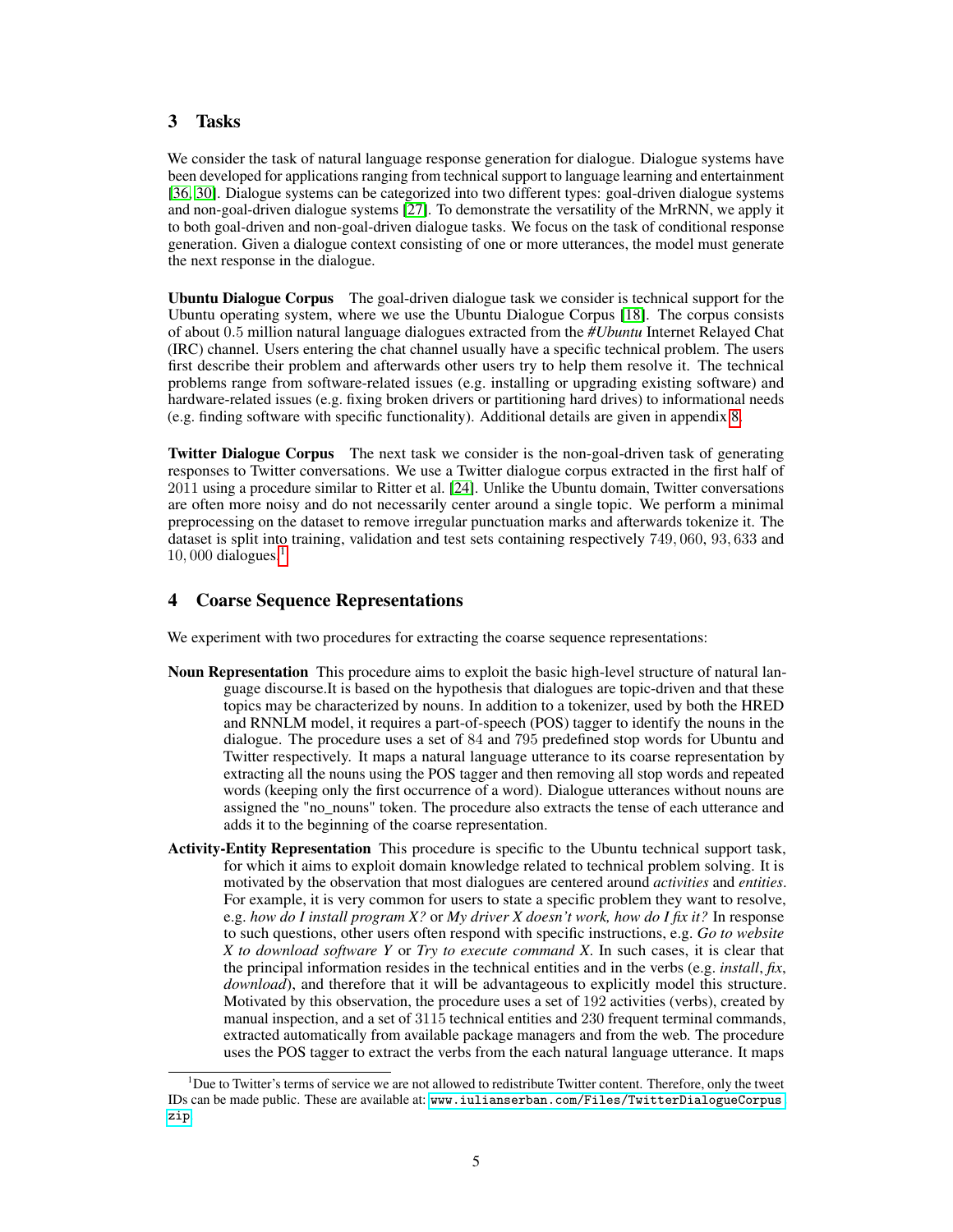the natural language to its coarse representation by keeping only verbs from the activity set, as well as entities from the technical entity set (irrespective of their POS tags). If no activity is found in an utterance, the representation is assigned the "none\_activity" token. The procedure also appends a binary variable to the end of the coarse representation indicating if a terminal command was detected in the utterance. Finally, the procedure extracts the tense of each utterance and adds it to the beginning of the coarse representation.

Both extraction procedures are applied at the utterance level, therefore there exists a one-to-one alignment between coarse sequences and natural language sequences (utterances). There also exists a one-to-many alignment between the coarse sequence tokens and the corresponding natural language tokens, with the exception of a few special tokens. Further details are given in appendix [9.](#page-11-1)  $^{2}$  $^{2}$  $^{2}$ 

# 5 Experiments

The models are implemented in Theano [\[33\]](#page-10-5). We optimize all models based on the training set joint log-likelihood over coarse sequences and natural language sequences using the first-order stochastic gradient optimization method Adam [\[13\]](#page-9-18). We train all models using early stopping with patience on the joint-log-likelihood [\[2\]](#page-9-19). We choose our hyperparameters based on the joint log-likelihood of the validation set. We define the  $20K$  most frequent words as the vocabulary and the word embedding dimensionality to size 300 for all models, with the exception of the RNNLM and HRED on Twitter, where we use embedding dimensionality of size 400. We apply gradient clipping to stop the parameters from exploding [\[23\]](#page-9-20). At test time, we use a beam search of size 5 for generating the model responses. Further details are given in appendix [10](#page-17-0)

### 5.1 Baseline Models

We compare our models to several baselines used previously in the literature. The first is the standard RNNLM with LSTM gating function [\[20\]](#page-9-9) (LSTM), which at test time is similar to the Seq2Seq LSTM model [\[32\]](#page-10-0). The second baseline is the HRED model with LSTM gating function for the *decoder* RNN and GRU gating function for the *encoder* RNN and *context* RNN, proposed for dialogue response generation by Serban et al.[\[28\]](#page-9-7) [\[31\]](#page-10-2). Source code for both baseline models will be made publicly available upon acceptance for publication. For both Ubuntu and Twitter, we specify the RNNLM model to have 2000 hidden units with the LSTM gating function. For Ubuntu, we specify the HRED model to have 500, 1000 and 500 hidden units respectively for the *encoder* RNN, *context* RNN and *decoder* RNN. For Twitter, we specify the HRED model to have 2000, 1000 and 1000 hidden units respectively for the *encoder* RNN, *context* RNN and *decoder* RNN. The third baseline is the latent variable latent variable hierarchical recurrent encoder-decoder (VHRED) proposed by Serban et al. [\[29\]](#page-9-21). We use the exact same VHRED models as Serban et al. [\[29\]](#page-9-21).

For Ubuntu, we introduce a fourth baseline, called *HRED + Activity-Entity Features*, which has access to the past activity-entity pairs. This model is similar to to the natural language sub-model of the MrRNN model, with the difference that the natural language *decoder* RNN is conditioned on a real-valued vector, produced by a GRU RNN encoding *only* the past coarse-level activity-entity sub-sequences. This baseline helps differentiate between a model which observes the coarse-level sequences only as as additional features and a model which explicitly models the stochastic process of the coarse-level sequences. We specify the model to have 500, 1000, 2000 hidden units respectively for the *encoder* RNN, *context* RNN and *decoder* RNN. We specify the GRU RNN encoding the past coarse-level activity-entity sub-sequences to have 500 hidden units.

### 5.2 Multiresolution RNN

The coarse sub-model is parametrized as the Bidirectional-HRED model [\[28\]](#page-9-7) with 1000, 1000 and 2000 hidden units respectively for the coarse-level *encoder*, *context* and *decoder* RNNs. The natural language sub-model is parametrized as a conditional HRED model with 500, 1000 and 2000 hidden units respectively for the natural language *encoder*, *context* and *decoder* RNNs. The *coarse prediction encoder* RNN GRU RNN is parametrized with 500 hidden units.

<span id="page-5-0"></span><sup>&</sup>lt;sup>2</sup>The pre-processed Ubuntu Dialogue Corpus used, as well as the noun representations and activity-entity representations, are available at <www.iulianserban.com/Files/UbuntuDialogueCorpus.zip>.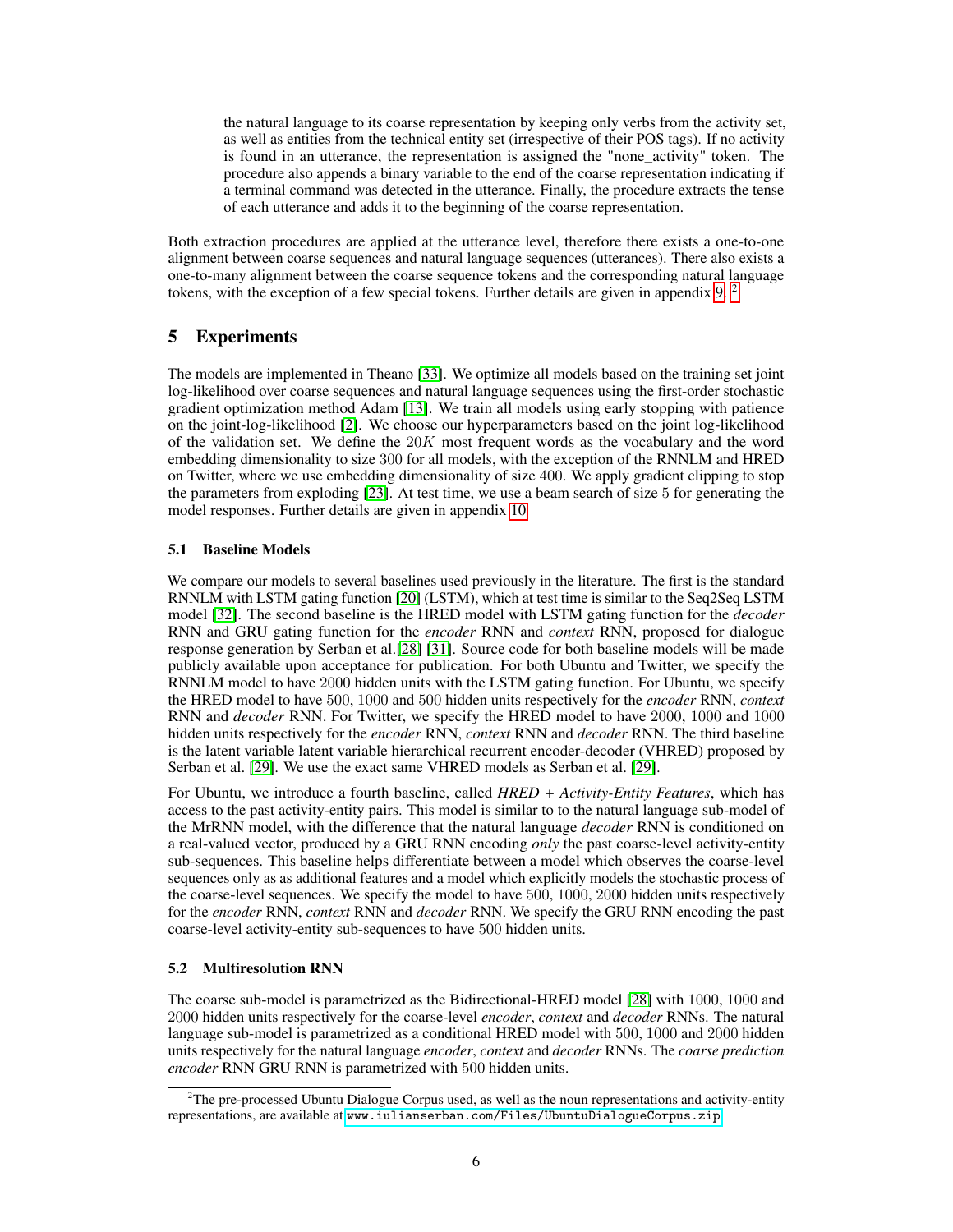|                           |       | <b>Activity</b> |       |      | <b>Entity</b> |      | <b>Tense</b> | C <sub>md</sub> |                          | Human Eval. |
|---------------------------|-------|-----------------|-------|------|---------------|------|--------------|-----------------|--------------------------|-------------|
| <b>Model</b>              | P     | R               | F1    | P    | R             | F1   | Acc.         | Acc.            | <b>Fluency</b>           | Relevancy   |
| <b>LSTM</b>               | 1.7   | 1.03            | 1.18  | 1.18 | 0.81          | 0.87 | 14.57        | 94.79           | $\overline{\phantom{a}}$ | -           |
| <b>HRED</b>               | 5.93  | 4.05            | 4.34  | 2.81 | 2.16          | 2.22 | 22.2         | 92.58           | 2.98                     | 1.01        |
| <b>VHRED</b>              | 6.43  | 4.31            | 4.63  | 3.28 | 2.41          | 2.53 | 20.2         | 92.02           | $\overline{\phantom{a}}$ | -           |
| $HRED +$<br>Act.-Ent.     | 7.15  | 5.5             | 5.46  | 3.03 | 2.43          | 2.44 | 28.02        | 86.69           | 2.96                     | 0.75        |
| <b>MrRNN</b><br>Noun      | 5.81  | 3.56            | 4.04  | 8.68 | 5.55          | 6.31 | 24.03        | 90.66           | $3.48*$                  | $1.32*$     |
| <b>MrRNN</b><br>Act.-Ent. | 16.84 | 9.72            | 11.43 | 4.91 | 3.36          | 3.72 | 29.01        | 95.04           | $3.42*$                  | 1.04        |

<span id="page-6-1"></span>Table 1: Ubuntu evaluation using precision (P), recall (R), F1 and accuracy metrics w.r.t. activity, entity, tense and command (Cmd) on ground truth utterances, and human fluency and relevancy scores given on a scale 0-4 (\* indicates scores significantly different from baseline models at 90% confidence)

### 5.3 Ubuntu

**Evaluation Methods** It has long been known that accurate evaluation of dialogue system responses is difficult [\[26\]](#page-9-22). Liu et al. [\[17\]](#page-9-23) have recently shown that all automatic evaluation metrics adapted for such evaluation, including word overlap-based metrics such as BLEU and METEOR, have either very low or no correlation with human judgment of the system performance. We therefore carry out an in-lab human study to evaluate the Ubuntu models. We recruit 5 human evaluators, and show them each 30 − 40 dialogue contexts with the ground truth response and 4 candidate responses (HRED, HRED + Activity-Entity Features and MrRNNs). For each context example, we ask them to compare the candidate responses to the ground truth response and dialogue context, and rate them for fluency and relevancy on a scale  $0 - 4$ . Our setup is very similar to the evaluation setup used by Koehn and Monz [\[14\]](#page-9-24), and comparable to Liu et al [\[17\]](#page-9-23). Further details are given in appendix [11.](#page-17-1)

We further propose a new set of metrics for evaluating model responses on Ubuntu, which compare the activities and entities in the model generated response with those of the ground truth response. That is, the ground truth and model responses are mapped to their respective activity-entity representations, using the automatic procedure discussed in section [4,](#page-4-1) and then the overlap between their activities and entities are measured according to precision, recall and F1-score. Based on a careful manual inspection of the extracted activities and entities, we believe that these metrics are particularly suited for the goal-oriented Ubuntu Dialogue Corpus. The activities and entities reflect the principal instructions given in the responses, which are key to resolving the technical problems. Therefore, a model able to generate responses with actions and entities similar to the ground truth human responses – which often do lead to solving the users problem – is more likely to yield a successful dialogue system. The reader is encouraged to verify the details and completeness of the activity-entity representations in appendix [9.](#page-11-1) Scripts to generate the noun and activity-entity representations, and to evaluate the dialogue responses w.r.t. activity-entity pairs are available online.<sup>[3](#page-6-0)</sup>

Results The results on Ubuntu are given in table [1.](#page-6-1) The MrRNNs clearly perform substantially better than the baseline models both w.r.t. human evaluation and automatic evaluation metrics. The MrRNN with noun representations achieves  $2x - 3x$  higher scores w.r.t. entities compared to other models, and the human evaluators also rate its fluency and relevancy substantially higher than other models. The MrRNN with activity representations achieves  $2x - 3x$  higher scores w.r.t. activities compared to other models and nearly  $2x$  higher scores w.r.t. entities compared to all baselines. Human evaluators also rate its fluency substantially higher than the baseline models. However,its relevancy is rated only slightly higher compared to the HRED model, which we believe is caused by human

<span id="page-6-0"></span> $^3$ [https://github.com/julianser/Ubuntu-Multiresolution-Tools/tree/master/](https://github.com/julianser/Ubuntu-Multiresolution-Tools/tree/master/ActEntRepresentation) [ActEntRepresentation](https://github.com/julianser/Ubuntu-Multiresolution-Tools/tree/master/ActEntRepresentation).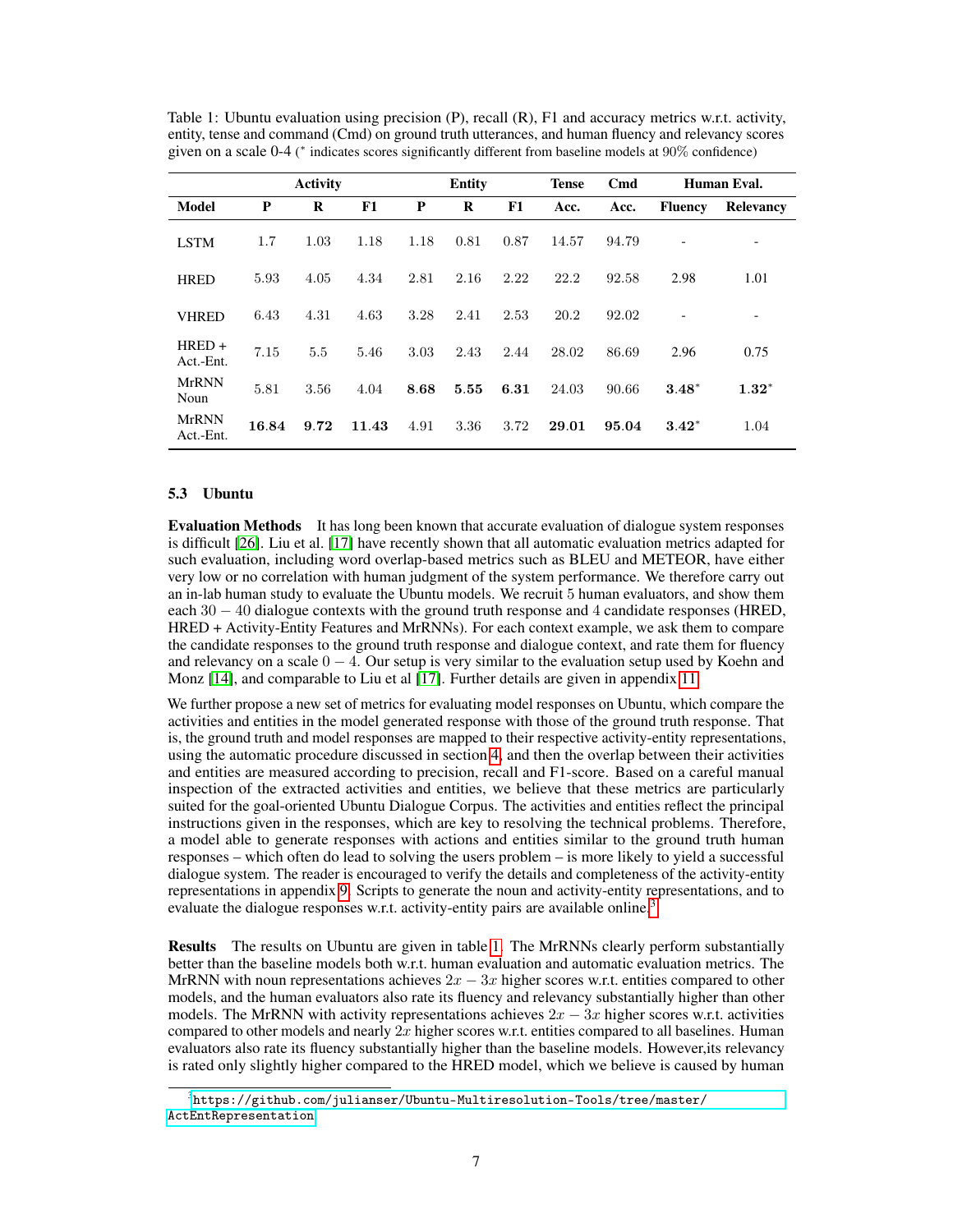evaluators being more likely to noticing software entities than actions in the dialogue responses (even though actions are critical to solving the actual technical problem). Overall, the results demonstrate that the MrRNNs have learned to model high-level goal-oriented sequential structure on Ubuntu.

| <b>Context</b>                                                                                      | <b>Response</b>                                                |
|-----------------------------------------------------------------------------------------------------|----------------------------------------------------------------|
| Hey guys what do you in general use for irc something ubuntu xchat or xchat-                        | MrRNN Act. - Ent.: im using xchat right now                    |
| gnome ? $\rightarrow$ without -gnome. that is just cut down $\rightarrow$ you mean drop xchat-      | <b>MrRNN Noun:</b> what is xchat-gnome?                        |
| gnome and go with xchat?                                                                            | <b>VHRED</b> : correct                                         |
|                                                                                                     | <b>HRED</b> : yes                                              |
| when setting up rules with iptables command only writes changes this file "                         | MrRNN Act. - Ent.: I don't see any reason why                  |
| etciptables. rules "? i ask this so i can backup before messing anything $\rightarrow$              | you need iptables to do that                                   |
| sudo iptables-save something. dat to backup your rules restore with sudo                            | <b>MrRNN Noun:</b> are you using ubuntu?                       |
| iptables-restore < something . dat                                                                  | <b>VHRED:</b> thx                                              |
|                                                                                                     | <b>HRED</b> : thanks                                           |
| Hello I tried to install ubuntu studio but I get $W$ : Failed to fetch $\langle$ url >404           | MrRNN Act. - Ent.: try a different mirror                      |
| Not Found when apt-get update $\rightarrow$ the ppa you added is not online                         | <b>MrRNN Noun:</b> something                                   |
|                                                                                                     | <b>VHRED:</b> but I dont know how to add it                    |
|                                                                                                     | <b>HRED:</b> how do I do that?                                 |
| hi community is there any difference between " /.bashrc " " /.bashrc. local                         | <b>MrRNN Act.</b> - <b>Ent.:</b> open up gedit /.bashrc, there |
| " $\rightarrow$ yes, they're different files :-) the default /.bashrc sources /.bashrc. local       | is a file called " something "                                 |
| $\rightarrow$ sorry I could undersatid If I write on terminal " gedit / bashrc " it opens           | <b>MrRNN Noun:</b> the file is empty                           |
| a file but how I open " /.bashrc. local " $\rightarrow$ " gedit /.bashrc. local " $\rightarrow$ but | <b>VHRED:</b> it's in / bashrc or / bashrc                     |
| it just open blank file nothing inside it                                                           | <b>HRED:</b> what are you trying to do?                        |

<span id="page-7-0"></span>Table 2: Ubuntu model examples. The arrows indicate change of turn.

Model responses are shown in Table [2.](#page-7-0) In general, the MrRNN responses are more coherent and topic-oriented compared to the other model responses, which usually produce very generic responses [\[28\]](#page-9-7). In particular, the MrRNN with activity-entity representation appears to give more goal-oriented instructions compared to the MrRNN with noun representation (see examples 2-4 in Table [2\)](#page-7-0). Additional examples are shown in appendix [12.](#page-18-0)

### 5.4 Twitter

Evaluation Methods For Twitter, similar to the Ubuntu metrics, we use the precision, recall and F1 metrics between the model responses and ground truth responses w.r.t. the noun representation. The reason we propose to use these metrics is similar to the reason given for the Ubuntu metrics related to entities: a good model response is one which includes the same nouns as the ground truth response. We also compute the tense accuracy, as we did for Ubuntu. Furthermore, we use the three embedding-based textual similarity metrics proposed by Liu et al. [\[17\]](#page-9-23): *Embedding Average* (Average), *Embedding Extrema* (Extrema) and *Embedding Greedy* (Greedy). All three metrics are based on computing the textual similarity between the ground truth response and the model response using word embeddings. All three metrics measure topic similarity: if a model-generated response is on the same topic as the ground truth response (e.g. contain paraphrases of the same words), the metrics will yield a high score. This is a highly desirable property for dialogue systems on an open platform such as Twitter, however it is also substantially different from measuring the overall dialogue system performance, or the appropriateness of a single response, which would require human evaluation.

Results The results on Twitter are given in Table [3.](#page-8-0) The responses of the MrRNN with noun representation are better than all other models on precision, recall and F1 w.r.t nouns. MrRNN is also better than all other models w.r.t. tense accuracy, and it is on par with VHRED on the embeddingbased metrics. In accordance with our previous results, this indicates that the model has learned to generate more on-topic responses and, thus, that explicitly modeling the stochastic process over nouns helps learn the high-level structure. This is confirmed by qualitative inspection of the generated responses, which are clearly more topic-oriented. See Table [10](#page-20-0) in appendix.

# 6 Related Work

Closely related to our work is the model proposed by Ji et al.[\[12\]](#page-9-25), which jointly models natural language text and high-level discourse phenomena. However, it only models a discrete class per sentence at the high level, which must be manually annotated by humans. On the other hand, MrRNN models a sequence of automatically extracted high-level tokens. Recurrent neural network models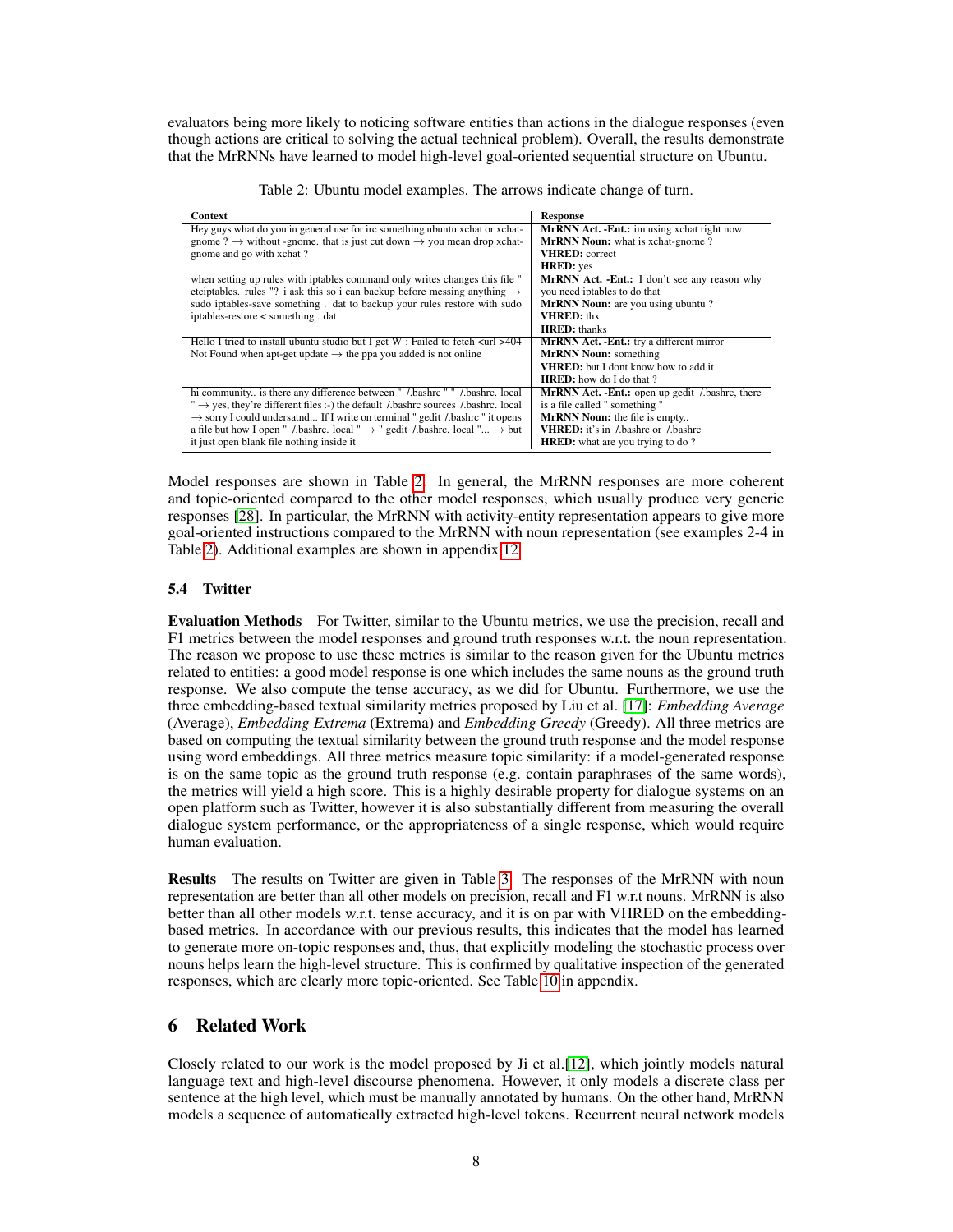<span id="page-8-0"></span>

|                             |      | <b>Noun</b> |      | <b>Tense</b> |         | <b>Embedding Metrics</b> |                |
|-----------------------------|------|-------------|------|--------------|---------|--------------------------|----------------|
| Model                       | P    | R           | F1   | Acc.         | Average | Greedy                   | <b>Extrema</b> |
| <b>LSTM</b>                 | 0.71 | 0.71        | 0.65 | 27.06        | 51.24   | 38.9                     | 36.58          |
| <b>HRED</b>                 | 0.31 | 0.31        | 0.29 | 26.47        | 50.1    | 37.83                    | 35.55          |
| <b>VHRED</b>                | 0.5  | 0.51        | 0.46 | 26.66        | 53.26   | 39.64                    | 37.98          |
| <b>MrRNN</b><br><b>Noun</b> | 4.82 | 5.22        | 4.63 | 34.48        | 49.77   | 40.44                    | 37.45          |

Table 3: Twitter evaluation using precision (P), recall (R), F1 and accuracy metrics w.r.t. noun representation, tense accuracy and embedding-based evaluation metrics on ground truth utterances.

with stochastic latent variables, such as the Variational Recurrent Neural Networks by Chung et al. [\[7\]](#page-9-11), are also closely related to our work. These models face the more difficult task of learning the high-level representations, while simultaneously learning to model the generative process over high-level sequences and low-level sequences, which is a more difficult optimization problem. In addition to this, such models assume the high-level latent variables to be continuous, usually Gaussian, distributions.

Recent dialogue-specific neural network architectures, such as the model proposed by Wen et al. [\[34\]](#page-10-6), are also relevant to our work. Different from the MrRNN, they require domain-specific hand-crafted high-level (dialogue state) representations with human-labelled examples, and they usually consist of several sub-components each trained with a different objective function.

# 7 Discussion

We have proposed the multiresolution recurrent neural network (MrRNN) for generatively modeling sequential data at multiple levels of abstraction. It is trained by optimizing the joint log-likelihood over the sequences at each level. We apply MrRNN to dialog response generation on two different tasks, Ubuntu technical support and Twitter conversations, and evaluate it in a human evaluation study and via automatic evaluation metrics. On Ubuntu, MrRNN demonstrates dramatic improvements compared to competing models. On Twitter, MrRNN appears to generate more relevant and on-topic responses. Even though abstract information is implicitly present in natural language dialogues, by explicitly representing information at different levels of abstraction and jointly optimizing the generation process across abstraction levels, MrRNN is able to generate more fluent, relevant and goal-oriented responses. The results suggest that the fine-grained abstraction (low-level) provides the architecture with increased fluency for predicting natural utterances, while the coarse-grained (high-level) abstraction gives it the semantic structure necessary to generate more coherent and relevant utterances. The results also imply that it is not simply a matter of adding additional features for prediction – MrRNN outperforms a competitive baseline augmented with the coarse-grained abstraction sequences as features – rather, it is the combination of representation and generation at multiple levels that yields the improvements. Finally, we observe that the architecture provides a general framework for modeling discrete sequences, as long as a coarse abstraction is available. We therefore conjecture that the architecture may successfully be applied to broader natural language generation tasks, such as generating prose and persuasive argumentation, and other tasks involving discrete sequences, such as music composition. We leave this to future work.

### Acknowledgments

The authors thank Ryan Lowe, Michael Noseworthy, Caglar Gulcehre, Sungjin Ahn, Harm de Vries, Song Feng and On Yi Ching for participating and helping with the human study. The authors thank Orhan Firat and Caglar Gulcehre for constructive feedback, and thank Ryan Lowe, Nissan Pow and Joelle Pineau for making the Ubuntu Dialogue Corpus available to the public.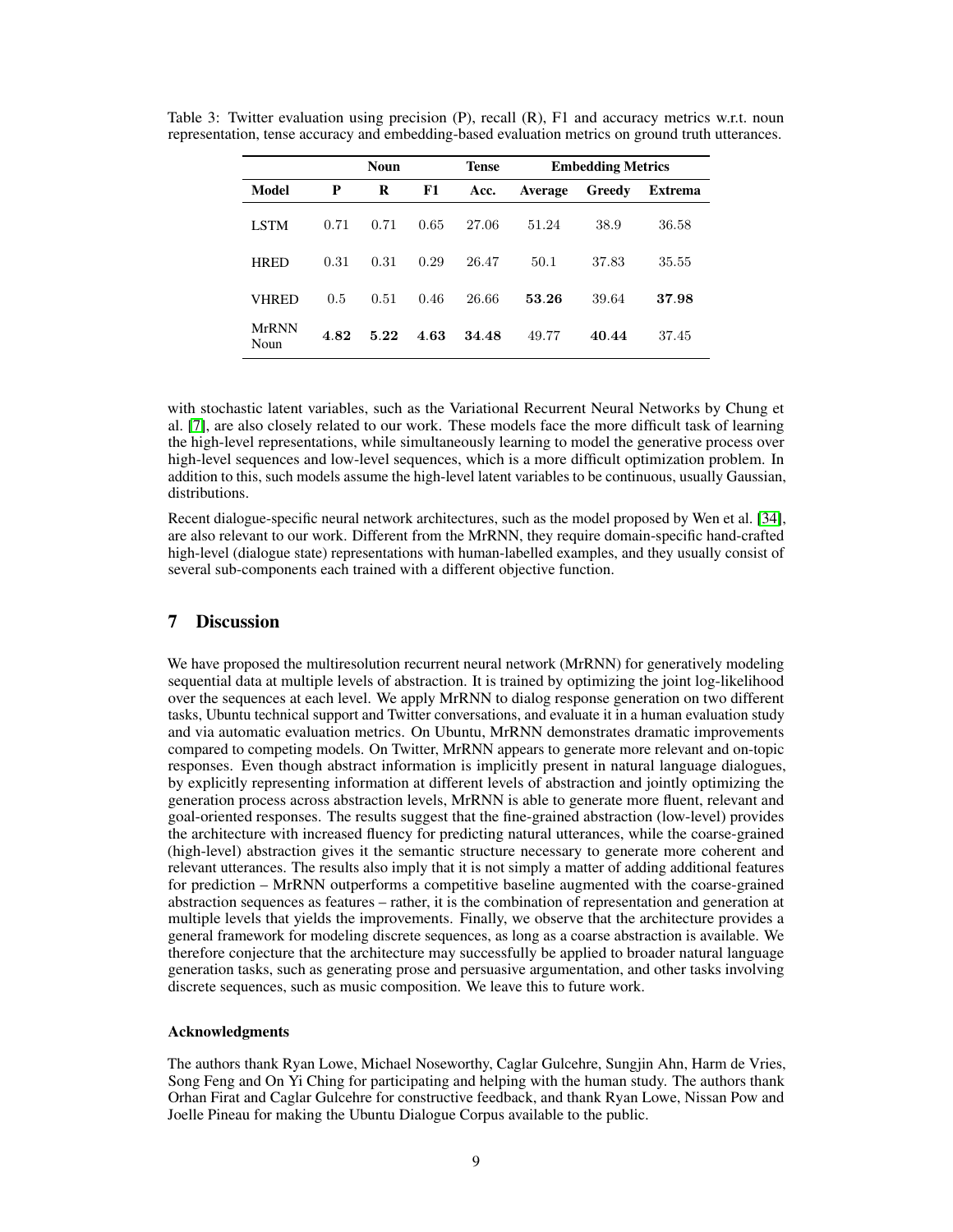### References

- <span id="page-9-3"></span>[1] Bahdanau, D., Cho, K., and Bengio, Y. (2015). Neural machine translation by jointly learning to align and translate. In *ICLR*.
- <span id="page-9-19"></span>[2] Bengio, Y. (2012). Practical recommendations for gradient-based training of deep architectures. In *Neural Networks: Tricks of the Trade*, pages 437–478. Springer.
- <span id="page-9-10"></span>[3] Bengio, Y., Ducharme, R., Vincent, P., and Janvin, C. (2003). A neural probabilistic language model. *The Journal of Machine Learning Research*, 3, 1137–1155.
- <span id="page-9-13"></span>[4] Boulanger-Lewandowski, N., Bengio, Y., and Vincent, P. (2012). Modeling temporal dependencies in high-dimensional sequences: Application to polyphonic music generation and transcription. In *ICML*.
- <span id="page-9-0"></span>[5] Cho, K. *et al.* (2014). Learning phrase representations using rnn encoder–decoder for statistical machine translation. In *Proc. of EMNLP*, pages 1724–1734.
- <span id="page-9-4"></span>[6] Chorowski, J. K., Bahdanau, D., Serdyuk, D., Cho, K., and Bengio, Y. (2015). Attention-based models for speech recognition. In *NIPS*, pages 577–585.
- <span id="page-9-11"></span>[7] Chung, J., Kastner, K., Dinh, L., Goel, K., Courville, A., and Bengio, Y. (2015). A recurrent latent variable model for sequential data. In *NIPS*, pages 2962–2970.
- <span id="page-9-12"></span>[8] Graves, A. (2013). Generating sequences with recurrent neural networks. *arXiv:1308.0850*.
- <span id="page-9-5"></span>[9] Graves, A., Wayne, G., and Danihelka, I. (2014). Neural turing machines. *arXiv:1410.5401*.
- <span id="page-9-1"></span>[10] Hinton, G. *et al.* (2012). Deep neural networks for acoustic modeling in speech recognition: The shared views of four research groups. *Signal Processing Magazine, IEEE*, 29(6), 82–97.
- <span id="page-9-14"></span>[11] Hochreiter, S. and Schmidhuber, J. (1997). Long short-term memory. *Neural computation*, 9(8).
- <span id="page-9-25"></span>[12] Ji, Y., Haffari, G., and Eisenstein, J. (2016). A latent variable recurrent neural network for discourse relation language models. In *NAACL-HLT*.
- <span id="page-9-18"></span>[13] Kingma, D. and Ba, J. (2015). Adam: A method for stochastic optimization. In *Proc. of ICLR*.
- <span id="page-9-24"></span>[14] Koehn, P. and Monz, C. (2006). Manual and automatic evaluation of machine translation between european languages. In *Workshop on Statistical Machine Translation, ACL*, pages 102–121.
- <span id="page-9-2"></span>[15] Kumar, A., Irsoy, O., Su, J., Bradbury, J., English, R., Pierce, B., Ondruska, P., Gulrajani, I., and Socher, R. (2016). Ask me anything: Dynamic memory networks for natural language processing. *ICML*.
- <span id="page-9-8"></span>[16] Li, J., Galley, M., Brockett, C., Gao, J., and Dolan, B. (2016). A diversity-promoting objective function for neural conversation models. In *NAACL*.
- <span id="page-9-23"></span>[17] Liu, C.-W., Lowe, R., Serban, I. V., Noseworthy, M., Charlin, L., and Pineau, J. (2016). How NOT to evaluate your dialogue system: An empirical study of unsupervised evaluation metrics for dialogue response generation. *arXiv:1603.08023*.
- <span id="page-9-16"></span>[18] Lowe, R., Pow, N., Serban, I., and Pineau, J. (2015). The Ubuntu Dialogue Corpus: A Large Dataset for Research in Unstructured Multi-Turn Dialogue Systems. In *Proc. of SIGDIAL-2015*.
- <span id="page-9-6"></span>[19] Luong, M. T., Sutskever, I., Le, Q. V., Vinyals, O., and Zaremba, W. (2015). Addressing the rare word problem in neural machine translation. In *ACL*.
- <span id="page-9-9"></span>[20] Mikolov, T. *et al.* (2010). Recurrent neural network based language model. In *11th Proceedings of INTERSPEECH*, pages 1045–1048.
- <span id="page-9-28"></span>[21] Mikolov, T. *et al.* (2013). Distributed representations of words and phrases and their compositionality. In *Advances in Neural Information Processing Systems*, pages 3111–3119.
- <span id="page-9-26"></span>[22] Owoputi, O. *et al.* (2013). Improved part-of-speech tagging for online conversational text with word clusters. In *Proc. of ACL*.
- <span id="page-9-20"></span>[23] Pascanu, R., Mikolov, T., and Bengio, Y. (2012). On the difficulty of training recurrent neural networks. *Proceedings of the 30th International Conference on Machine Learning*, 28.
- <span id="page-9-17"></span>[24] Ritter, A., Cherry, C., and Dolan, W. B. (2011a). Data-driven response generation in social media. In *EMNLP*.
- <span id="page-9-27"></span>[25] Ritter, A., Clark, S., Mausam, and Etzioni, O. (2011b). Named entity recognition in tweets: An experimental study. In *Proc. of EMNLP*, pages 1524–1534.
- <span id="page-9-22"></span>[26] Schatzmann, J., Georgila, K., and Young, S. (2005). Quantitative evaluation of user simulation techniques for spoken dialogue systems. In *6th SIGdial Workshop on DISCOURSE and DIALOGUE*.
- <span id="page-9-15"></span>[27] Serban, I. V., Lowe, R., Charlin, L., and Pineau, J. (2015). A survey of available corpora for building data-driven dialogue systems. *CoRR*, abs/1512.05742.
- <span id="page-9-7"></span>[28] Serban, I. V., Sordoni, A., Bengio, Y., Courville, A. C., and Pineau, J. (2016a). Building end-to-end dialogue systems using generative hierarchical neural network models. In *AAAI*, pages 3776–3784.
- <span id="page-9-21"></span>[29] Serban, I. V., Sordoni, A., Lowe, R., Charlin, L., Pineau, J., Courville, A., and Bengio, Y. (2016b). A hierarchical latent variable encoder-decoder model for generating dialogues. *arXiv preprint arXiv:1605.06069*.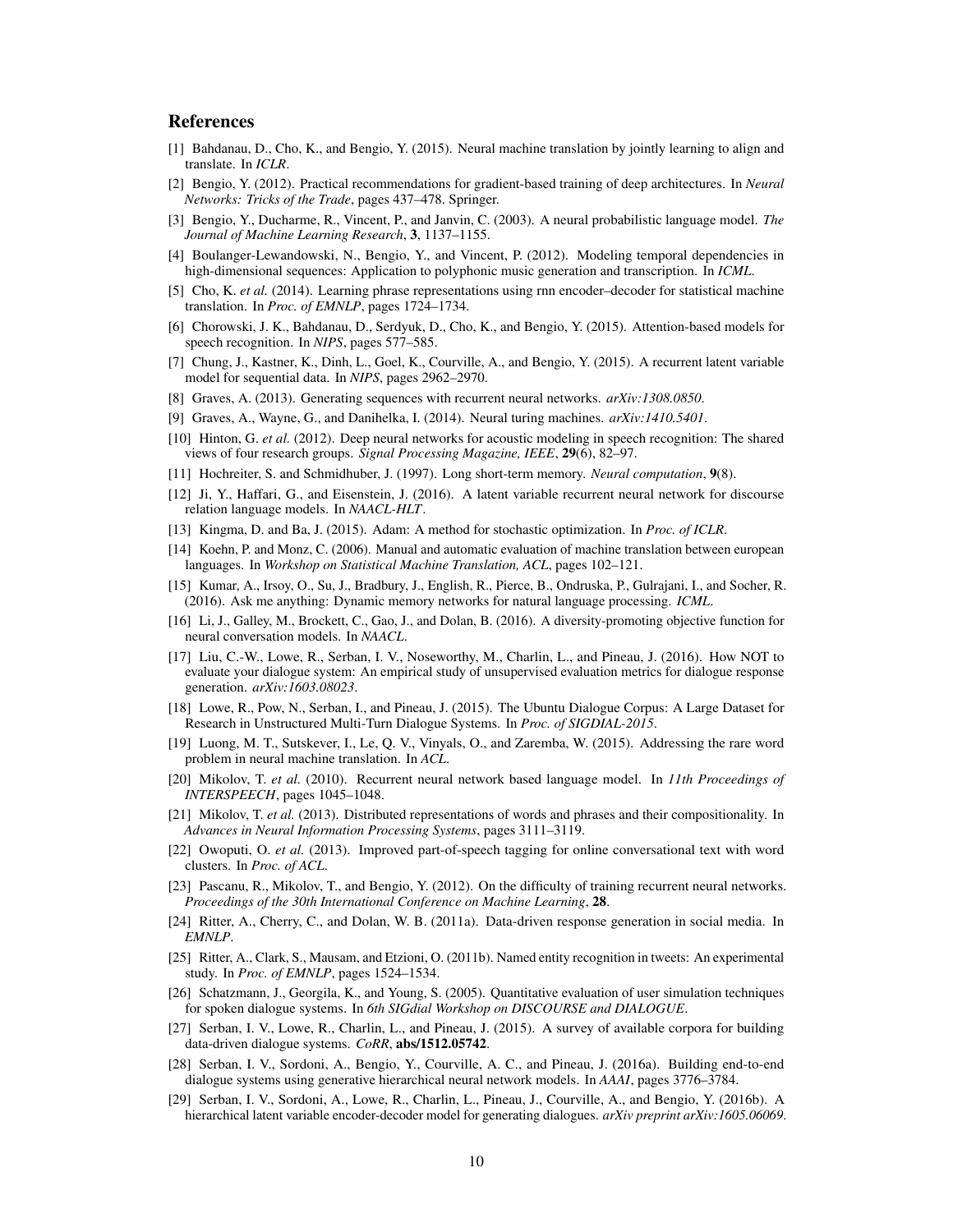- <span id="page-10-4"></span>[30] Shawar, B. A. and Atwell, E. (2007). Chatbots: are they really useful? In *LDV Forum*, volume 22.
- <span id="page-10-2"></span>[31] Sordoni, A., Bengio, Y., Vahabi, H., Lioma, C., Simonsen, J. G., and Nie, J.-Y. (2015). A hierarchical recurrent encoder-decoder for generative context-aware query suggestion. In *Proc. of CIKM-2015*.
- <span id="page-10-0"></span>[32] Sutskever, I., Vinyals, O., and Le, Q. V. (2014). Sequence to sequence learning with neural networks. In *NIPS*, pages 3104–3112.
- <span id="page-10-5"></span>[33] Theano Development Team (2016). Theano: A Python framework for fast computation of mathematical expressions. *arXiv e-prints*, abs/1605.02688.
- <span id="page-10-6"></span>[34] Wen, T.-H., Gasic, M., Mrksic, N., Rojas-Barahona, L. M., Su, P.-H., Ultes, S., Vandyke, D., and Young, S. (2016). A network-based end-to-end trainable task-oriented dialogue system. *arXiv:1604.04562*.
- <span id="page-10-1"></span>[35] Weston, J., Chopra, S., and Bordes, A. (2015). Memory networks. *ICLR*.
- <span id="page-10-3"></span>[36] Young, S., Gasic, M., Thomson, B., and Williams, J. D. (2013). POMDP-based statistical spoken dialog systems: A review. *Proceedings of the IEEE*, 101(5), 1160–1179.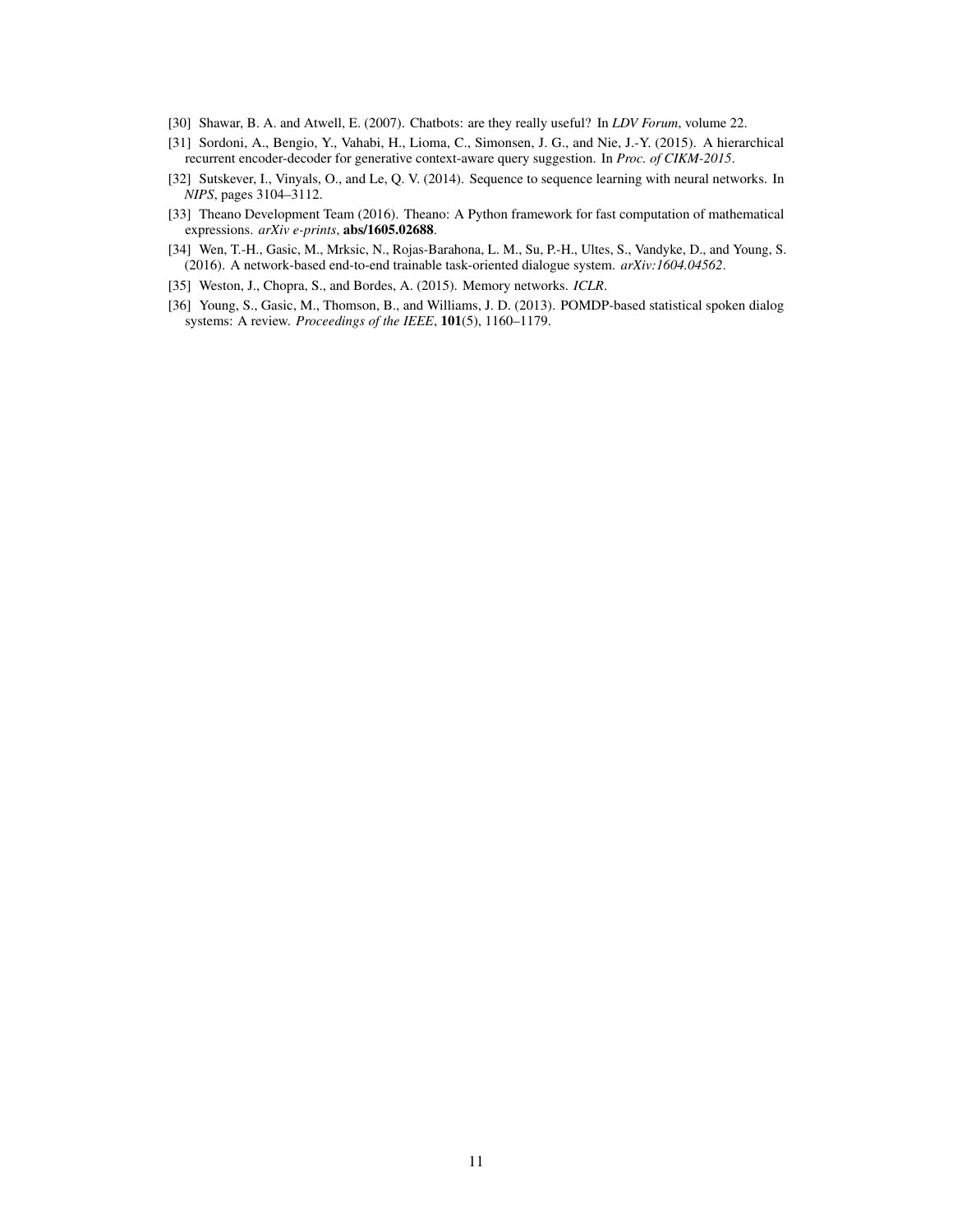# Appendix

### <span id="page-11-0"></span>8 Task Details

Ubuntu We use the Ubuntu Dialogue Corpus v2.0 extracted Jamuary, 2016: [http://cs.mcgill.ca/](http://cs.mcgill.ca/~jpineau/datasets/ubuntu-corpus-1.0/) [~jpineau/datasets/ubuntu-corpus-1.0/](http://cs.mcgill.ca/~jpineau/datasets/ubuntu-corpus-1.0/).

Twitter We preprocess the dataset using the Moses tokenizer extracted June, 2015: [https://github.com/](https://github.com/moses-smt/mosesdecoder/blob/master/scripts/tokenizer/tokenizer.perl) [moses-smt/mosesdecoder/blob/master/scripts/tokenizer/tokenizer.perl](https://github.com/moses-smt/mosesdecoder/blob/master/scripts/tokenizer/tokenizer.perl). [4](#page-11-2)

### <span id="page-11-1"></span>9 Coarse Sequence Representations

#### Nouns

The noun-based procedure for extracting coarse tokens aims to exploit high-level structure of natural language discourse. More specifically, it builds on the hypothesis that dialogues in general are topic-driven and that these topics may be characterized by the nouns inside the dialogues. At any point in time, the dialogue is centered around one or several topics. As the dialogue progresses, the underlying topic evolves as well. In addition to the tokenizer required by the previous extraction procedure, this procedure also requires a part-of-speech (POS) tagger to identify the nouns in the dialogue suitable for the language domain.

For extracting the noun-based coarse tokens, we define a set of 795 stop words for Twitter and 84 stop words for Ubuntu containing mainly English pronouns, punctuation marks and prepositions (excluding special placeholder tokens). We then extract the coarse tokens by applying the following procedure to each dialogue:

- 1. We apply the POS tagger version 0.3.2 developed by Owoputi and colleagues [\[22\]](#page-9-26) to extract POS.<sup>[5](#page-11-3)</sup> For Twitter, we use the parser trained on the Twitter corpus developed by Ritter et al. [\[25\]](#page-9-27). For Ubuntu, we use the parser trained on the NPS Chat Corpus developed by Forsyth and Martellwhich was extracted from IRC chat channels similar to the Ubuntu Dialogue Corpus.<sup>[6](#page-11-4)[7](#page-11-5)</sup>
- 2. Given the POS tags, we remove all words which are not tagged as nouns and all words containing non-alphabet characters.<sup>[8](#page-11-6)</sup>. We keep all urls and paths.
- 3. We remove all stop words and all repeated tokens, while maintaining the order of the tokens.
- 4. We add the "no\_nouns" token to all utterances, which do not contain any nouns. This ensures that no coarse sequences are empty. It also forces the coarse sub-model to explicitly generate at least one token, even when there are no actual nouns to generate.
- 5. For each utterance, we use the POS tags to detect three types of time tenses: past, present and future tenses. We append a token indicating which of the  $2<sup>3</sup>$  tenses are present at the beginning of each utterance.<sup>[9](#page-11-7)</sup> If no tenses are detected, we append the token "no\_tenses".

As before, there exists a one-to-many alignment between the extracted coarse sequence tokens and the natural language tokens, since this procedure also maintains the ordering of all special placeholder tokens, with the exception of the "no\_nouns" token.

We cut-off the vocabulary at 10000 coarse tokens for both the Twitter and Ubuntu datasets excluding the special placeholder tokens. On average a Twitter dialogue in the training set contains 25 coarse tokens, while a Ubuntu dialogue in the training set contains 36 coarse tokens.

<span id="page-11-3"></span><span id="page-11-2"></span><sup>&</sup>lt;sup>4</sup>Due to Twitter's Terms and Conditions we are unfortunately not allowed to publish the preprocessed dataset.  $^5$ <www.cs.cmu.edu/~ark/TweetNLP/>

<span id="page-11-4"></span><sup>&</sup>lt;sup>6</sup>As input to the POS tagger, we replace all unknown tokens with the word "something" and remove all special placeholder tokens (since the POS tagger was trained on a corpus without these words). We further reduce any consecutive sequence of spaces to a single space. For Ubuntu, we also replace all commands and entities with the word "something". For Twitter, we also replace all numbers with the word "some", all urls with the word "somewhere" and all heart *emoticons* with the word "love".

<span id="page-11-5"></span><sup>7</sup> Forsyth, E. N. and Martell, C. H. (2007). Lexical and discourse analysis of online chat dialog. In Semantic Computing, 2007. ICSC 2007. International Conference on, pages 19–26. IEEE.

<span id="page-11-7"></span><span id="page-11-6"></span><sup>&</sup>lt;sup>8</sup>We define nouns as all words with tags containing the prefix "NN" according to the PTB-style tagset.

<sup>&</sup>lt;sup>9</sup>Note that an utterance may contain several sentences. It therefore often happens that an utterance contains several time tenses.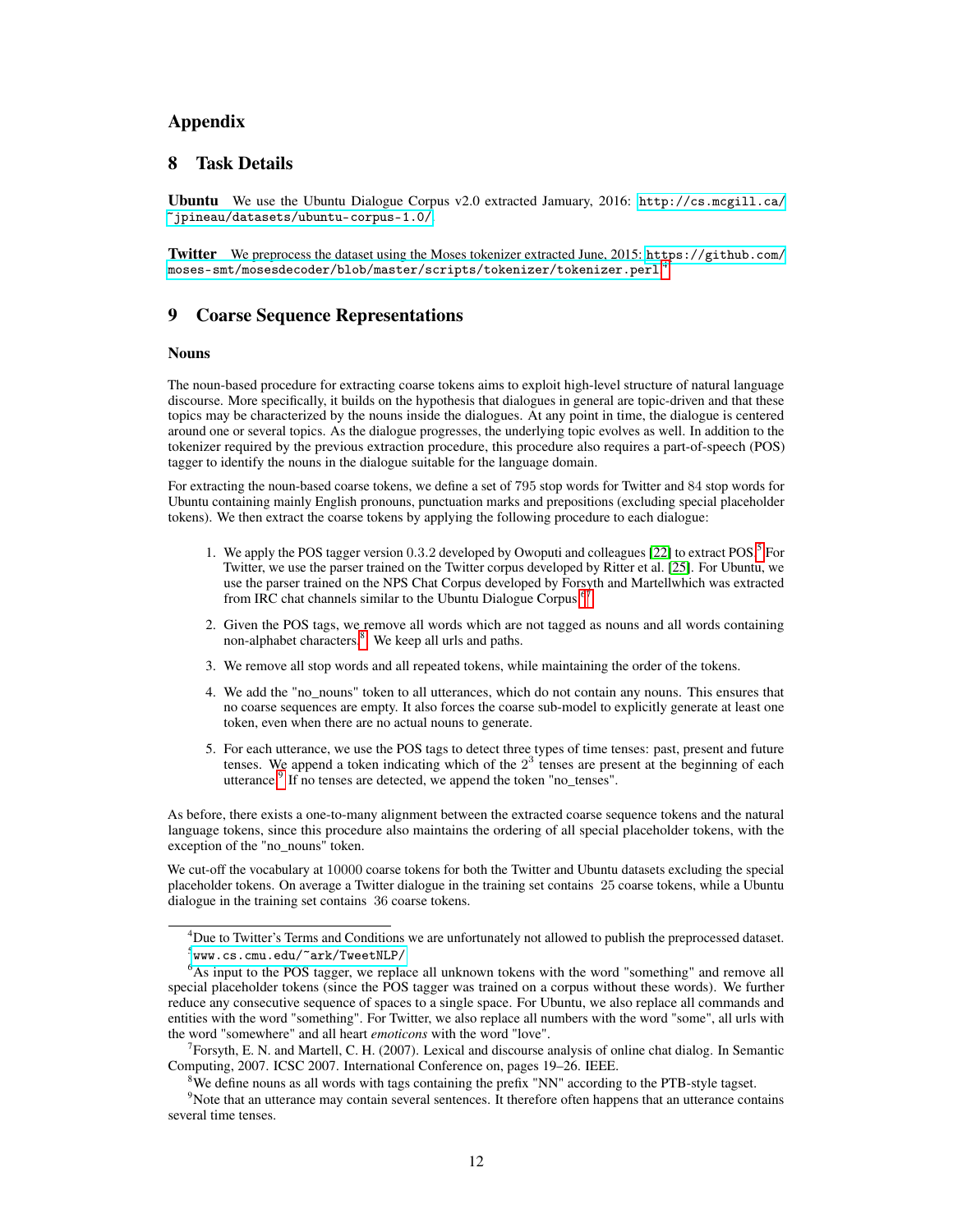<span id="page-12-0"></span>Table 4: Unigram and bigram models bits per word on noun representations.

| Model   | Ubuntu | <b>Twitter</b> |
|---------|--------|----------------|
| Unigram | 10.16  | 12.38          |
| Bigram  | 7.26   | 7.76           |

Model statistics for the unigram and bigram language models are presented in Table [4](#page-12-0) for the noun representations on the Ubuntu and Twitter training sets.<sup>[10](#page-12-1)</sup> The table shows a substantial difference in bits per words between the unigram and bigram models, which suggests that the nouns are significantly correlated with each other.

# Activity-Entity Pairs

The activity-entity-based procedure for extracting coarse tokens attempts to exploit domain specific knowledge for the Ubuntu Dialogue Corpus, in particular in relation to providing technical assistance with problem solving. Our manual inspection of the corpus shows that many dialogues are centered around *activities*. For example, it is very common for users to state a specific problem they want to resolve, e.g. *how do I install program X?* or *My driver X doesn't work, how do I fix it?*. In response to such queries, other users often respond with specific instructions, e.g. *Go to website X to download software Y* or *Try to execute command X*. In addition to the technical entities, the principle message conveyed by each utterance resides in the verbs, e.g. *install*, *work*, *fix*, *go*, *to*, *download*, *execute*. Therefore, it seems clear that a dialogue system must have a strong understanding of both the activities and technical entities if it is to effectively assist users with technical problem solving. It seems likely that this would require a dialogue system able to relate technical entities to each other, e.g. to understand that *firefox* depends on the *GCC* library, and conform to the temporal structure of activities, e.g. understanding that the *install* activity is often followed by *download* activity.

We therefore construct two word lists: one for activities and one for technical entities. We construct the activity list based on manual inspection yielding a list of 192 verbs. For each activity, we further develop a list of synonyms and conjugations of the tenses of all words. We also use Word2Vec word embeddings [\[21\]](#page-9-28), trained on the Ubuntu Dialogue Corpous training set, to identify commonly misspelled variants of each activity. The result is a dictionary, which maps a verb to its corresponding activity (if such exists). For constructing the technical entity list, we scrape publicly available resources, including Ubuntu and Linux-related websites as well as the Debian package manager *APT*. Similar to the activities, we also use the Word2Vec word embeddings to identify misspelled and paraphrased entities. This results in another dictionary, which maps one or two words to the corresponding technical entity. In total there are 3115 technical entities. In addition to this we also compile a list of 230 frequent commands. Examples of the extracted activities, entities and commands can be found in the appendix.

Afterwards, we extract the coarse tokens by applying the following procedure to each dialogue:

- 1. We apply the technical entity dictionary to extract all technical entities.
- 2. We apply the POS tagger version 0.3.2 developed by Owoputi and colleagues, trained on the NPS Chat Corpus developed by Forsyth and Martell as before. As input to the POS tagger, we map all technical entities to the token "something". This transformation should improve the POS tagging accuracy, since The corpus the parser was trained on does not contain technical words.
- 3. Given the POS tags, we extract all verbs which correspond to activities.<sup>[11](#page-12-2)</sup>. If there are no verbs in an entire utterance and the POS tagger identified the first word as a noun, we will assume that the first word is in fact a verb. We do this, because the parser does not work well for tagging technical instructions in imperative form, e.g. *upgrade firefox*. If no activities are detected, we append the token "none\_activity" to the coarse sequence. We also keep all urls and paths.
- 4. We remove all repeated activities and technical entities, while maintaining the order of the tokens.
- 5. If a command is found inside an utterance, we append the "cmd" token at the end of the utterance. Otherwise, we append the "no\_cmd" token to the end of the utterance. This enables the coarse sub-model to predict whether or not an utterance contains executable commands.
- 6. As for the noun-based coarse representation, we also append the time tense to the beginning of the sequence.

As before, there exists a one-to-many alignment between the extracted coarse sequence tokens and the natural language tokens, with the exception of the "none\_activity" and "no\_cmd" tokens.

<span id="page-12-1"></span> $10$ The models were trained using maximum log-likelihood on the noun representations excluding all special tokens.

<span id="page-12-2"></span><sup>&</sup>lt;sup>11</sup>We define verbs as all words with tags containing the prefix "VB" according to the PTB-style tagset.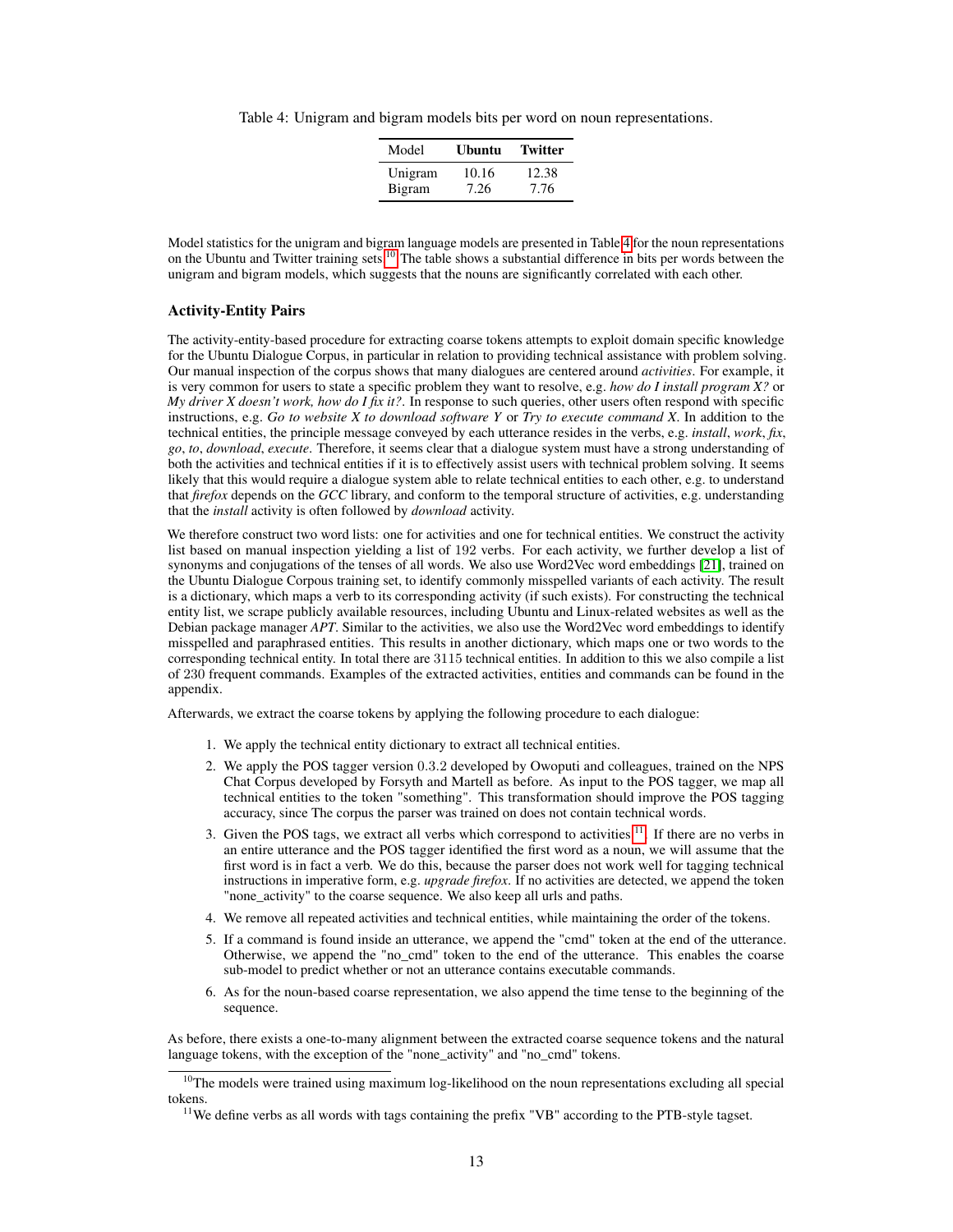|  | Table 5: Twitter Coarse Sequence Examples |
|--|-------------------------------------------|
|--|-------------------------------------------|

| Natural Language Tweets                                                                                           | Noun Representation                            |
|-------------------------------------------------------------------------------------------------------------------|------------------------------------------------|
| <first_speaker> at pinkberry<br/>with my pink princess enjoying<br/>a precious moment <url></url></first_speaker> | pinkberry<br>present_tenses<br>princess moment |
| <second_speaker>-<br/>they<br/>are adorable, alma still speaks<br/>about emma bif sis . hugs</second_speaker>     | present_tenses alma<br>emma<br>bif sis hugs    |
| $<$ first_speaker $>$ $<$ at $>$ when you<br>are spray painting, where are<br>you doing it? outside? in your      | present tenses spray painting<br>apartment     |
| apartment? where?                                                                                                 | stuff<br>present_tenses<br>spray<br>bathroom   |
| $\le$ second speaker $\le$ at $>$ mostly<br>spray painting outside but some<br>little stuff in the bathroom.      |                                                |

| Natural Language Dialogues                                                                                                | <b>Activity-Entity Coarse Dialogues</b>                                                                              |  |  |  |
|---------------------------------------------------------------------------------------------------------------------------|----------------------------------------------------------------------------------------------------------------------|--|--|--|
| if you can get a hold of the logs, there 's stuff<br>from **unknown** about his inability to install<br>amd <sub>64</sub> | future tenses get activity install activity<br>amd <sub>64</sub> entity no cmd                                       |  |  |  |
| I'll check fabbione 's log, thanks sounds<br>like he had the same problem I did ew, why ?                                 | no tenses check activity<br>no cmd<br>past_present_tenses none_activity<br>no cmd<br>no tenses none activity no cmd  |  |  |  |
| upgrade lsb-base and acpid                                                                                                | no_tenses upgrade_activity<br>lsb entity<br>acpid_entity no_cmd                                                      |  |  |  |
| i'm up to date<br>what error do you get?                                                                                  | no tenses none activity no cmd                                                                                       |  |  |  |
| i don't find error :/ where do i search                                                                                   | present tenses get activity no cmd                                                                                   |  |  |  |
| from ? acpid works, but i must launch it<br>manually in a root sterm                                                      | present tenses discover activity<br>no cmd<br>present future tenses work activity<br>acpid entity root entity no cmd |  |  |  |

Table 6: Ubuntu Coarse Sequence Examples

Since the number of unique tokens are smaller than 10000, we do not need to cut-off the vocabulary. On average a Ubuntu dialogue in the training set contains 43 coarse tokens.

Our manual inspection of the extracted coarse sequences, show that the technical entities are identified with very high accuracy and that the activities capture the main intended action in the majority of utterances. Due to the high quality of the extracted activities and entities, we are confident that they may be used for evaluation purposes as well.

Scripts to generate the noun and activity-entity representations, and to evaluate the dialogue responses w.r.t. activity-entity pairs are available online at: [https://github.com/julianser/](https://github.com/julianser/Ubuntu-Multiresolution-Tools/tree/master/ActEntRepresentation) [Ubuntu-Multiresolution-Tools/tree/master/ActEntRepresentation](https://github.com/julianser/Ubuntu-Multiresolution-Tools/tree/master/ActEntRepresentation).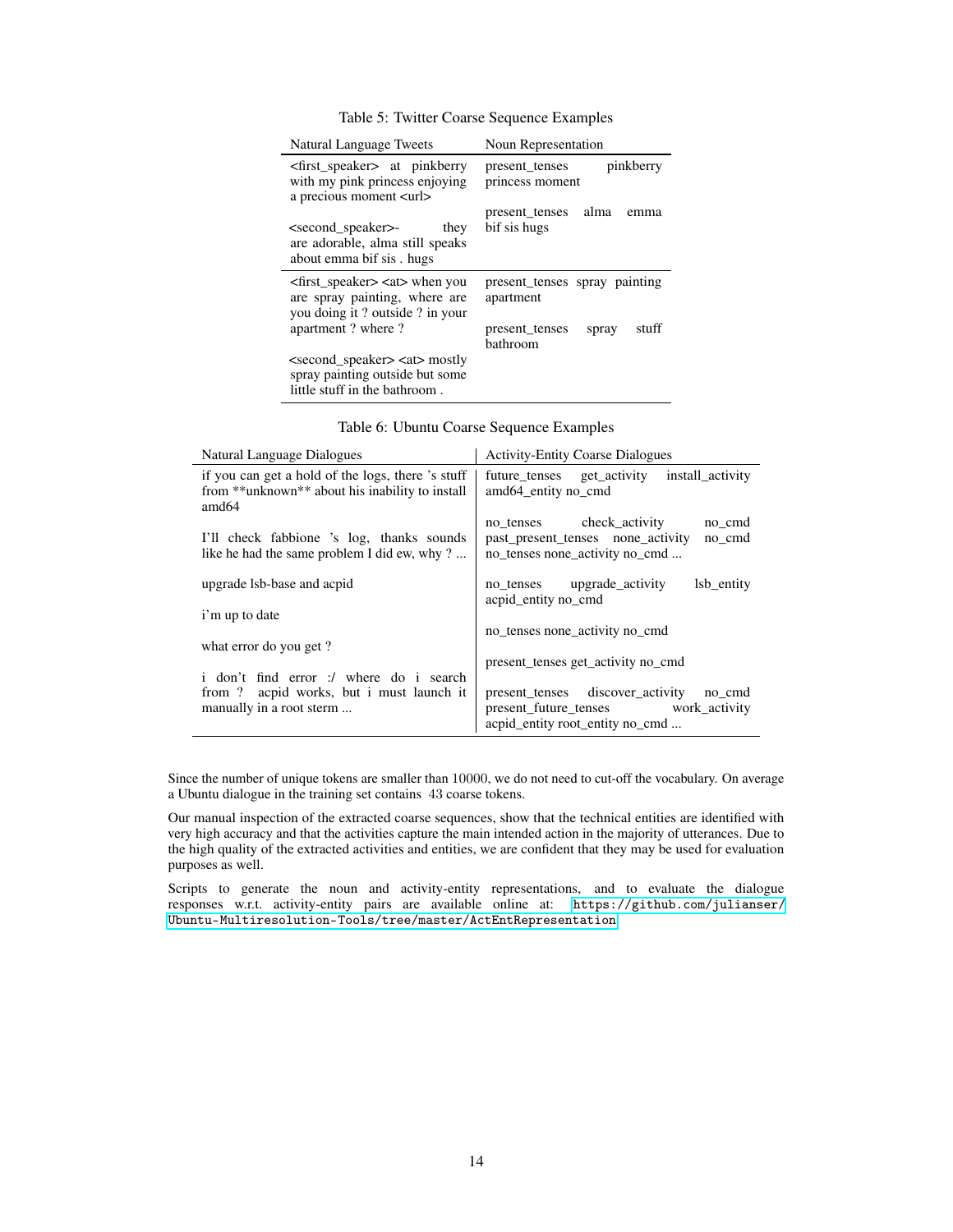### Stop Words for Noun-based Coarse Tokens

#### Ubuntu stop words for noun-based coarse representation:

all another any anybody anyone anything both each each other either everybody everyone everything few he her hers herself him himself<br>his I it its itself many me mine more most much myself neither no one nobody none nothin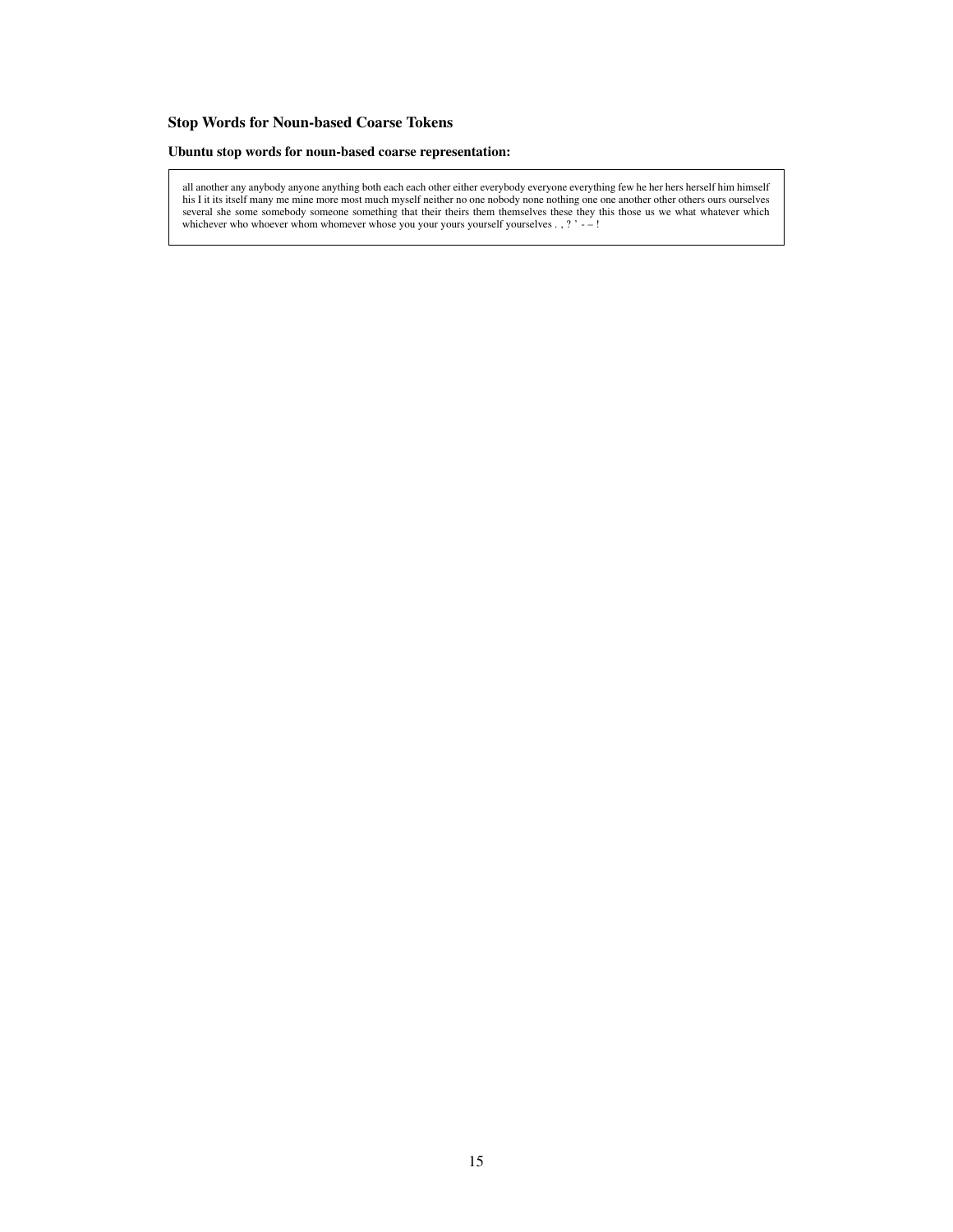#### Twitter stop words for noun-based coarse representation: <sup>[12](#page-15-0)</sup>

all another any anybody anyone anything both each each other either everybody everyone everything few he her hers herself him himself his I it its itself many me mine more most much myself neither no one nobody none nothing one one another other others ours ourselves several she some somebody someone something that their theirs them themselves these they this those us we what whatever which whichever who whoever whom whomever whose you your yours yourself yourselves . . ? ' - - lable a whichever who whoever whom whomever whose you your yours yourself yourselves . , ? according accordingly across act actually added adj adopted affected affecting affects after afterwards again against ah all almost alone along already also although always am among amongst an and announce another any anybody anyhow anymore anyone anything anyway anyways anywhere apparently approximately are aren arent arise around as aside ask asking at auth available away awfully b back bc be became because become becomes becoming been before beforehand begin beginning beginnings begins behind being believe below beside besides between beyond biol bit both brief briefly but by c ca came can cannot can't cant cause causes certain certainly co com come comes contain containing contains cos could couldnt d date day did didn didn't different do does doesn doesn't doing don done don't dont down downwards due during e each ed edu effect eg eight eighty either else elsewhere end ending enough especially et et-al etc even ever every everybody everyone everything everywhere ex except f far few ff fifth first five fix followed following follows for former formerly forth found four from further furthermore g game gave get gets getting give given gives giving go goes going gone gonna good got gotten great h had happens hardly has hasn hasn't have haven haven't having he hed hence her here hereafter hereby herein heres hereupon hers herself hes hey hi hid him himself his hither home how howbeit however hundred i id ie if i'll im immediate immediately importance important in inc indeed index information instead into invention inward is isn isn't it itd it'll its itself i've j just k keep keeps kept keys kg km know known knows l ll largely last lately later latter latterly least less lest let lets like liked likely line little ll 'll lol look looking looks lot ltd m made mate mainly make makes many may maybe me mean means meantime meanwhile merely mg might million miss ml more moreover most mostly mr mrs much mug must my myself n na name namely nay nd near nearly necessarily necessary need needs neither never nevertheless new next nine ninety no nobody non none nonetheless noone nor normally nos not noted nothing now nowhere o obtain obtained obviously of off often oh ok okay old omitted omg on once one ones only onto or ord other others otherwise ought our ours ourselves out outside over overall owing own p page pages part particular particularly past people per perhaps placed please plus poorly possible possibly potentially pp predominantly present previously primarily probably promptly proud provides put q que quickly quite qv r ran rather rd re readily really recent recently ref refs regarding regardless regards related relatively research respectively resulted resulting results right rt run s said same saw say saying says sec section see seeing seem seemed seeming seems seen self selves sent seven several shall she shed she'll shes should shouldn shouldn't show showed shown showns shows significant significantly similar similarly since six slightly so some somebody somehow someone somethan something sometime sometimes somewhat somewhere soon sorry specifically specified specify specifying state states still stop strongly sub substantially successfully such sufficiently suggest sup sure t take taken taking tbh tell tends th than thank thanks thanx that that'll thats that've the their theirs them themselves then thence there thereafter thereby thered therefore therein there'll thereof therere theres thereto thereupon there've these they theyd they'll theyre they've thing things think this those thou though thoughh thousand throug through throughout thru thus til time tip to together too took toward towards tried tries truly try trying ts tweet twice two u un under unfortunately unless unlike unlikely until unto up upon ups ur us use used useful usefully usefulness uses using usually v value various ve 've very via viz vol vols vs w wanna want wants was wasn wasn't way we wed welcome well we'll went were weren weren't we've what whatever what'll whats when whence whenever where whereafter whereas whereby wherein wheres whereupon wherever whether which while whim whither who whod whoever whole who'll whom whomever whos whose why widely will willing wish with within without won won't words world would wouldn wouldn't www x y yeah yes yet you youd you'll your youre yours yourself yourselves you've z zero

#### Activities and Entities for Ubuntu Dialogue Corpus

#### Ubuntu activities:

accept, activate, add, ask, appoint, attach, backup, boot, check, choose, clean, click, comment, compare, compile, compress, change, affirm, connect, continue, administrate, copies, break, create, cut, debug, decipher, decompress, define, describe, debind, deattach, deactivate, download, adapt, eject, email, conceal, consider, execute, close, expand, expect, export, discover, correct, fold, freeze, get, deliver, go, grab, hash, import, include, install, interrupt, load, block, log, log-in, log-out, demote, build, clock, bind, more, mount, move, navigate, open, arrange, partition, paste, patch, plan, plug, post, practice, produce, pull, purge, push, put, queries, quote, look, reattach, reboot, receive, reject, release, remake, delete, name, replace, request, reset, resize, restart, retry, return, revert, reroute, scroll, send, set, display, shutdown, size, sleep, sort, split, come-up, store, signup, get-ahold-of, say, test, transfer, try, uncomment, de-expand, uninstall, unmount, unplug, unset, sign-out, update, upgrade, upload, use, delay, enter, support, prevent, loose, point, contain, access, share, buy, sell, help, work, mute, restrict, play, call, thank, burn, advice, force, repeat, stream, respond, browse, scan, restore, design, refresh, bundle, implement, programming, compute, touch, overheat, cause, affect, swap, format, rescue, zoomed, detect, dump, simulate, checkout, unblock, document, troubleshoot, convert, allocate, minimize, maximize, redirect, maintain, print, spam, throw, sync, contact, destroy

<span id="page-15-0"></span> $^{12}$ Part of these were extracted from [https://github.com/defacto133/twitter-wordcloud-bot/](https://github.com/defacto133/twitter-wordcloud-bot/blob/master/assets/stopwords-en.txt) [blob/master/assets/stopwords-en.txt](https://github.com/defacto133/twitter-wordcloud-bot/blob/master/assets/stopwords-en.txt).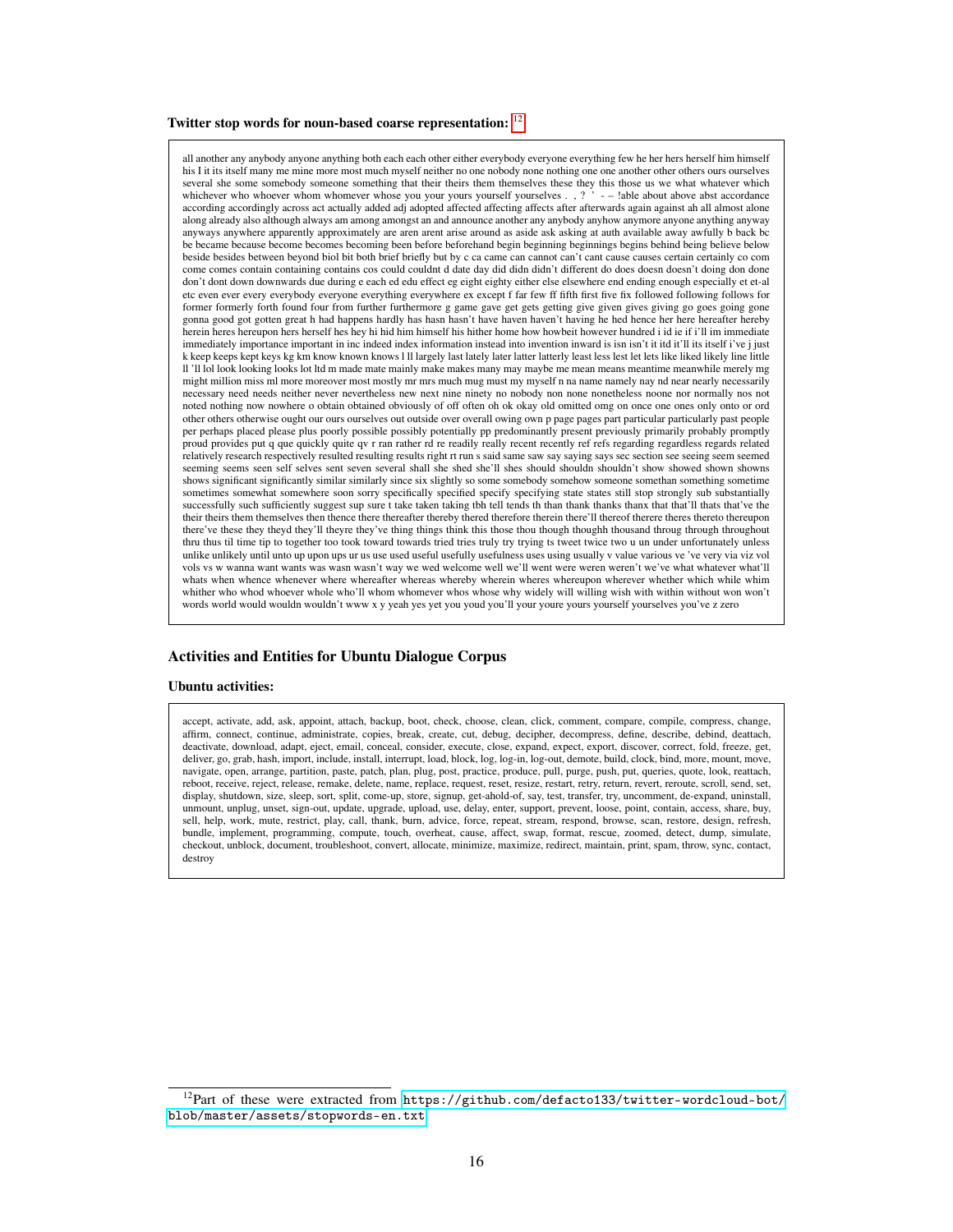#### Ubuntu entities (excerpt):

ubuntu\_7.04, dmraid, vnc4server, tasksel, aegis, mirage, system-config-audit, uif2iso, aumix, unrar, dell, hibernate, ucoded, finger, zoneminder, ucfg, macaddress, ia32-libs, synergy, aircrack-ng, pulseaudio, gnome, kid3, bittorrent, systemsettings, cups, finger, xchm, pan, uwidget, vnc-java, linux-source, ucommand.com, epiphany, avanade, onboard, uextended, substance, pmount, lilypond, proftpd, unii, jockey-common, aha, units, xrdp, mp3check, cruft, uemulator, ulivecd, amsn, ubuntu\_5.10, acpidump, uadd-on, gpac, ifenslave, pidgin, soundconverter, kdelibs-bin, esmtp, vim, travel, smartdimmer, uactionscript, scrotwm, fbdesk, tulip, beep, nikto, wine, linux-image, azureus, vim, makefile, uuid, whiptail, alex, junior-arcade, libssl-dev, update-inetd, uextended, uaiglx, sudo, dump, lockout, overlayscrollbar, xubuntu, mdk, mdm, mdf2iso, linux-libc-dev, sms, lm-sensors, dsl, lxde, dsh, smc, sdf, install-info, xsensors, gutenprint, sensors, ubuntu\_13.04, atd, ata, fatrat, fglrx, equinix, atp, atx, libjpeg-dbg, umingw, update-inetd, firefox, devede, cd-r, tango, mixxx, uemulator, compiz, libpulse-dev, synaptic, ecryptfs, crawl, ugtk+, tree, perl, tree, ubuntu-docs, libsane, gnomeradio, ufilemaker, dyndns, libfreetype6, daemon, xsensors, vncviewer, vga, indicator-applet, nvidia-173, rsync, members, qemu, mount, rsync, macbook, gsfonts, synaptic, finger, john, cam, lpr, lpr, xsensors, lpr, lpr, screen, inotify, signatures, units, ushareware, ufraw, bonnie, nec, fstab, nano, bless, bibletime, irssi, ujump, foremost, nzbget, ssid, onboard, synaptic, branding, hostname, radio, hotwire, xebia, netcfg, xchat, irq, lazarus, pilot, ucopyleft, java-common, vm, ifplugd, ncmpcpp, irc, uclass, gnome, sram, binfmt-support, vuze, java-common, sauerbraten, adapter, login

#### Ubuntu commands:

alias, apt-get, aptitude, aspell, awk, basename, bc, bg, break, builtin, bzip2, cal, case, cat, cd, cfdisk, chgrp, chmod, chown, chroot, chkconfig, cksum, cmp, comm, command, continue, cp, cron, crontab, csplit, curl, cut, date, dc, dd, ddrescue, declare, df, diff, diff3, dig, dir, dircolors, dirname, dirs, dmesg, du, echo, egrep, eject, enable, env, eval, exec, exit, expect, expand, export, expr, false, fdformat, fdisk, fg, fgrep, file, find, fmt, fold, for, fsck, ftp, function, fuser, gawk, getopts, grep, groupadd, groupdel, groupmod, groups, gzip, hash, head, history, hostname, htop, iconv, id, if, ifconfig, ifdown, ifup, import, install, ip, jobs, join, kill, killall, less, let, link, ln, local, locate, logname, logout, look, lpc, lpr, lprm, ls, lsof, man, mkdir, mkfifo, mknod, more, most, mount, mtools, mtr, mv, mmv, nc, nl, nohup, notify-send, nslookup, open, op, passwd, paste, ping, pkill, popd, pr, printf, ps, pushd, pv, pwd, quota, quotacheck, quotactl, ram, rar, rcp, read, readonly, rename, return, rev, rm, rmdir, rsync, screen, scp, sdiff, sed, select, seq, set, shift, shopt, shutdown, sleep, slocate, sort, source, split, ssh, stat, strace, su, sudo, sum, suspend, sync, tail, tar, tee, test, time, timeout, times, touch, top, tput, traceroute, tr, true, tsort, tty, type, ulimit, umask, unalias, uname, unexpand, uniq, units, unrar, unset, unshar, until, useradd, userdel, usermod, users, uuencode, uudecode, vi, vmstat, wait, watch, wc, whereis, which, while, who, whoami, write, xargs, xdg-open, xz, yes, zip, admin, purge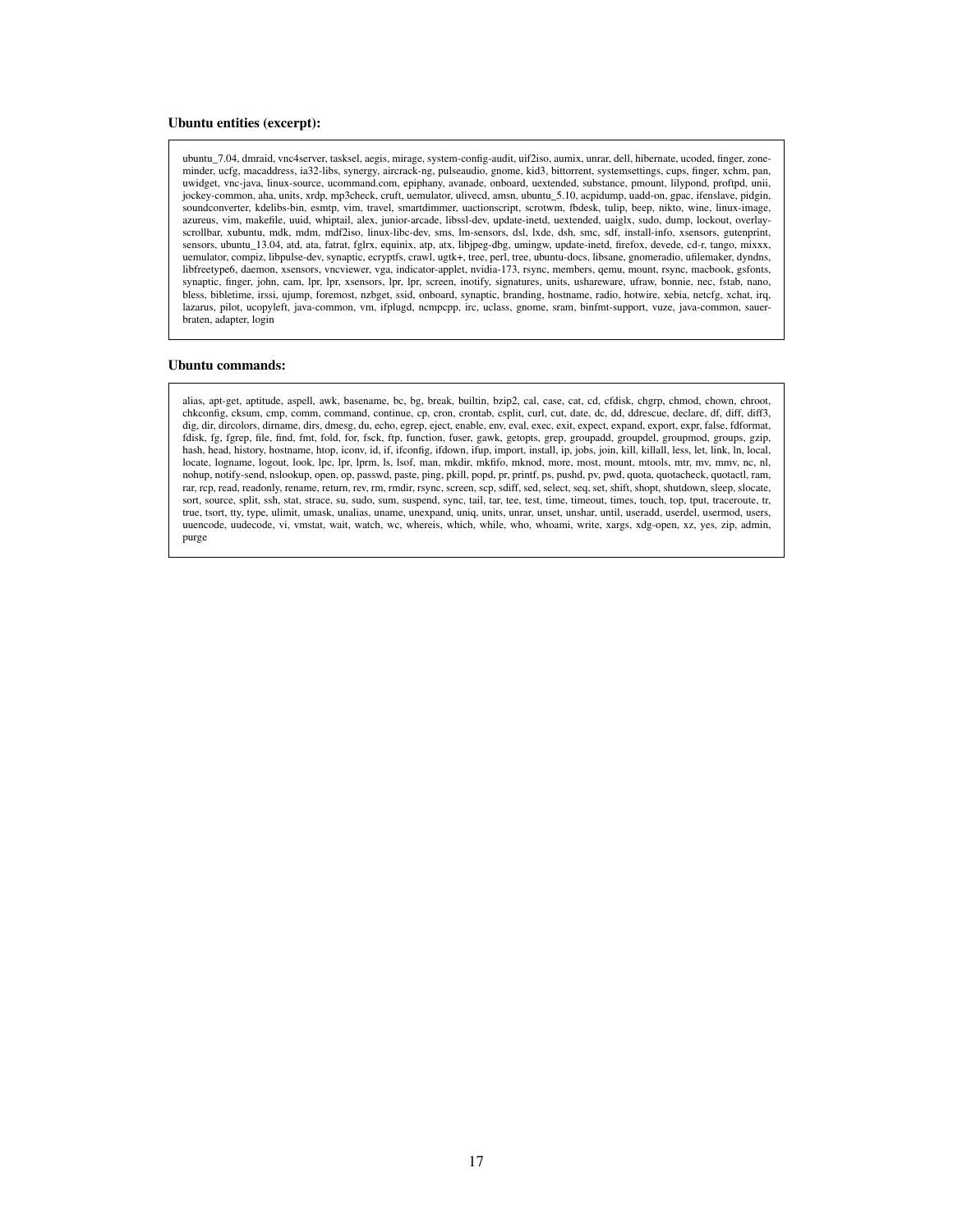# <span id="page-17-0"></span>10 Model Details

#### Training

All models were trained with a learning rate of 0.0002 or 0.0001, batches of size either 40 or size 80 and gradients are clipped at 1.0. We truncate the backpropagation to batches with 80 tokens We validate on the entire validation set every 5000 training batches. We choose almost identical hyperparameters for the Ubuntu and Twitter models, since the models appear to perform similarly w.r.t. different hyperparameters and since the statistics of the two datasets are comparable. We use the  $20K$  most frequent words on Twitter and Ubuntu as the natural language vocabulary for all the models, and assign all words outside the vocabulary to a special unknown token symbol. For MrRNN, we use a coarse token vocabulary consisting of the  $10K$  most frequent tokens in the coarse token sequences.

### **Generation**

We compute the cost of each beam search (candidate response) as the log-likelihood of the tokens in the beam divided by the number of tokens it contains. The LSMT model performs better when the beam search is not allowed to generate the unknown token symbol, however even then it still performs worse than the HRED model across all metrics except for the command accuracy.

#### **Baselines**

Based on preliminary experiments, we found that a slightly different parametrization of the HRED baseline model worked better on Twitter. The *encoder* RNN has a bidirectional GRU RNN encoder, with 1000 hidden units for the forward and backward RNNs each, and a *context* RNN and a *decoder* RNN with 1000 hidden units each. Furthermore, the *decoder* RNN computes a 1000 dimensional real-valued vector for each hidden time step, which is multiplied with the output *context* RNN. The output is feed through a one-layer feed-forward neural network with hyperbolic tangent activation function, which the *decoder* RNN then conditions on.

# <span id="page-17-1"></span>11 Human Evaluation

All human evaluators either study or work in an English speaking environment, and have indicated that they have some experience using a Linux operating system. To ensure a high quality of the ground truth responses, human evaluators were only asked to evaluate responses, where the ground truth contained at least one technical entity. Before starting evaluators, were shown one short annotated example with a brief explanation of how to give annotations. In particular, the evaluators were instructed to use the following reference in Figure [2.](#page-17-2)

| <b>Fluency</b>                  | Relevancy            |  |  |  |  |
|---------------------------------|----------------------|--|--|--|--|
| $\mathbf{0}$ : Incomprehensible | $0:$ None            |  |  |  |  |
| 1 : Disfluent English           | 1 : Little relevance |  |  |  |  |
| 2 : Non-Native English          | 2 : Much relevance   |  |  |  |  |
| 3 : Good English                | 3 : Most relevant    |  |  |  |  |
| 4 : Flawless English            | 4 : All relevant     |  |  |  |  |

<span id="page-17-2"></span>Figure 2: Fluency and relevancy reference table presented to human evaluators.

The 5 evaluators gave 1069 ratings in total. Table [7](#page-17-3) shows the scores by category.

<span id="page-17-3"></span>Table 7: Ubuntu human fluency and relevancy scores by rating category

|                                     | <b>Fluency</b> |        |             |          |          |          |          | Relevancy     |          |                |
|-------------------------------------|----------------|--------|-------------|----------|----------|----------|----------|---------------|----------|----------------|
| <b>Rating Level</b><br><b>Model</b> | ∩              |        | $2^{\circ}$ | 3        | 4        | $\theta$ |          | $\mathcal{D}$ | 3        |                |
| <b>HRED</b><br>$HRED + Act.-Ent.$   | 3              |        | 21<br>19    | 50<br>37 | 49<br>57 | 68<br>69 | 22<br>39 | 19<br>18      | 19<br>6  | 4<br>2         |
| MrRNN Noun<br>MrRNN Act.-Ent        | 0              | 2<br>2 | 8<br>6      | 52<br>52 | 71<br>74 | 51<br>27 | 45<br>53 | 24<br>39      | 10<br>14 | $\overline{A}$ |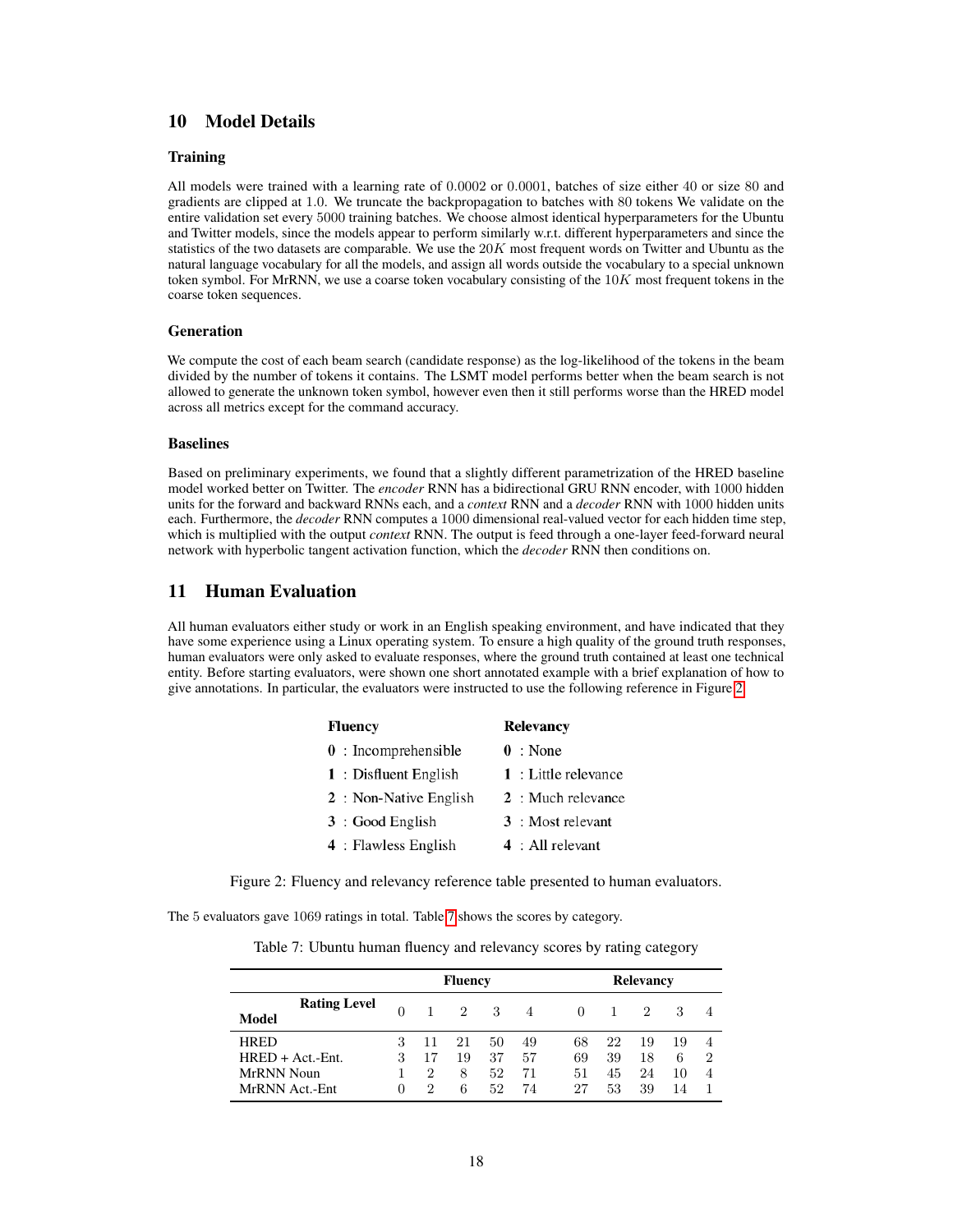# <span id="page-18-0"></span>12 Model Examples

Model response examples are given in this section. All the model responses can be downloaded at <www.iulianserban.com/Files/TwitterDialogueCorpus.zip> and [www.iulianserban.com/Files/](www.iulianserban.com/Files/UbuntuDialogueCorpus.zip) [UbuntuDialogueCorpus.zip](www.iulianserban.com/Files/UbuntuDialogueCorpus.zip).

Table 8: Ubuntu model examples. The  $\rightarrow$  token indicates a change of turn.

| <b>Context</b>                                                                        | <b>Response</b>                                                       |
|---------------------------------------------------------------------------------------|-----------------------------------------------------------------------|
| seriously 50% cpu from xorg running just two apps (terminal                           | MrRNN Act. - Ent.: Are you using XGL?                                 |
| and system monitor) i've been seeing this ever since i upgraded to                    | MrRNN Noun: What window manager are you using?                        |
| 12.10 anyone else seeing this $\rightarrow$ I would do such kind of tests with        | HRED + Act.-Ent.: I don't know how to help you with that,             |
| ' top ' or ' something Enjoy the difference $\rightarrow$ that is top saying          | sorry.                                                                |
| 50% cpu from xorg $\rightarrow$ Ok. In that case I would try a window                 | <b>HRED:</b> i have no idea how to do that, i just want to know       |
| manager without composite for a try. 50% is too much.                                 | how to do it                                                          |
|                                                                                       | <b>LSTM:</b> something ?                                              |
| my linux seems to be stuck at rev 18 other systems in the house                       | MrRNN Act. - Ent.: how do i compile the kernel?                       |
| are as high as rev 34 any suggestions ? $\rightarrow$ what 's rev ? $\rightarrow$ the | MrRNN Noun: the linux kernel is 2.6. something                        |
| linux info says kernel linux says 3.5. something generic                              | $HRED + Act.-Ent.:$ how do i find out what version of ubuntu          |
|                                                                                       | i have ?                                                              |
|                                                                                       | HRED: that 's not what you want to do                                 |
|                                                                                       | <b>LSTM:</b> ? what do you mean ?                                     |
| i need some SERIOUS help with fullscreen video playback. i al-                        | MrRNN Act. - Ent.: works fine in ylc.                                 |
| ready asked in #lubuntu, but i might have a better chance here                        | MrRNN Noun: do you use vlc?                                           |
| : most video files either let the player hang or audio/video goes                     | HRED + Act.-Ent.: what video card do you have?                        |
| badly out of sync right away, i know that it does work with the                       | HRED: yeah, i know, but i don't know how to do that, but i            |
| same files and it even did so like two hours ago, but after some                      | don't know how to do that                                             |
| browsing and man page reading, the problem comes up again. i                          | <b>LSTM:</b> ? what do you mean ?                                     |
| have NO idea where to look anymore nor what I did to ' reproduce                      |                                                                       |
| $'$ the $\rightarrow$ even with vlc                                                   |                                                                       |
| I'm in the process of building a new desktop and I was wondering                      | MrRNN Act. - Ent.: have you installed virtualbox?                     |
| if there was any way to, using KVM, start or restart a Windows ses-                   | <b>MrRNN Noun:</b> are you trying to install ubuntu?                  |
| sion when my girlfriend logs in. I have plenty of memory and my                       | HRED + Act.-Ent.: I don't know how to do that, sorry. I               |
| i5 3570 supports all the necessary virtualisation technologies. $\rightarrow$         | don't know how to do that.                                            |
| you can install VirtualBox, and I'm sure there 's a command line                      | <b>HRED:</b> thanks, I'll give it a shot.                             |
| method to run VB with a specified installed VM operating system,                      | LSTM: thanks, I'll try that.                                          |
| and you can make that command a startup command ending with                           |                                                                       |
| " & "                                                                                 |                                                                       |
| hello all, how can i setup two default gateways graphically in net-                   | <b>MrRNN Act. - Ent.:</b> what are you looking for ?                  |
| work manager ? $\rightarrow$ you can't have 2 default gateway on one de-              | MrRNN Noun: do you have a default gateway?                            |
| vice? $\rightarrow$ well i can $\rightarrow$ hows that gonna work ?                   | <b>HRED + Act.-Ent.:</b> what are you trying to do?                   |
|                                                                                       | <b>HRED:</b> i want to set up a static ip, but i dont know how to set |
|                                                                                       | it up                                                                 |
|                                                                                       | LSTM: ?                                                               |
| They are mounted via fstab $\rightarrow$ sure they are mounted ? $\rightarrow$ I've   | MrRNN Act. - Ent.: I see                                              |
| been using them all day : $[p : P^*]$                                                 | MrRNN Noun: something :/ something ls -1d something                   |
|                                                                                       | <b>HRED + Act.-Ent.:</b> I can mount it, but when I try to mount      |
|                                                                                       | it, it says " mount : special device /dev/sda1 does not exist         |
|                                                                                       | HRED: what do you mean by mount?                                      |
|                                                                                       | <b>LSTM:</b> ? what are you talking about ?                           |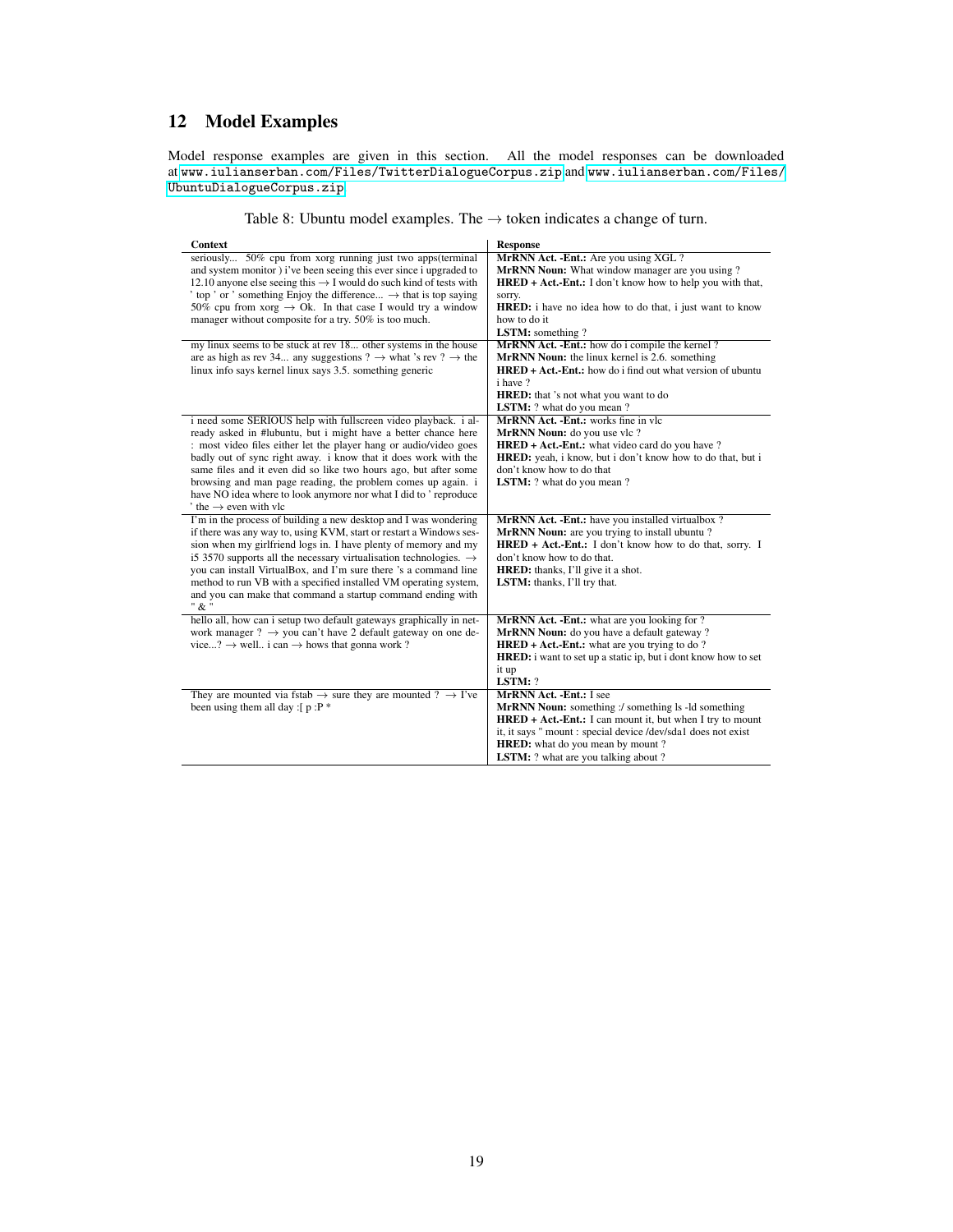| Context                                                                                                                                                   | <b>Response</b>                                                      |
|-----------------------------------------------------------------------------------------------------------------------------------------------------------|----------------------------------------------------------------------|
| can you have gnome and KDE installed and use one or the other?                                                                                            | <b>MrRNN Act.-Ent.:</b> what are you looking for?                    |
| cough erin brainwaves                                                                                                                                     | MrRNN Noun: gconf-editor                                             |
|                                                                                                                                                           | HRED + Act.-Ent.: what do you want me to do?                         |
|                                                                                                                                                           | HRED: yeah, i just did a fresh install of ubuntu, and it worked      |
|                                                                                                                                                           | fine.                                                                |
|                                                                                                                                                           | LSTM: ?                                                              |
| Ugh so my mount points need to be in /media rather than /mnt to                                                                                           | MrRNN Act. - Ent.: thank you :)                                      |
| make them appear in the nautilus side-pane : $\rightarrow$ you could symlink                                                                              | MrRNN Noun: you need to mount it in /mnt or /media                   |
| /mnt to /media afaik                                                                                                                                      | <b>HRED + Act.-Ent.:</b> if you don't know what you are trying to    |
|                                                                                                                                                           | do, then you should be able to mount it manually, but I don't        |
|                                                                                                                                                           | know how                                                             |
|                                                                                                                                                           | <b>HRED:</b> I don't know how to do that, I just want to be able to  |
|                                                                                                                                                           | mount them in /media                                                 |
|                                                                                                                                                           | LSTM: what?                                                          |
| How can i install ubuntu raring ? $\rightarrow$ ask in #ubuntu+1 $\rightarrow$ they are                                                                   | MrRNN Act. - Ent.: can you just tell me how?                         |
| afk all of them $\rightarrow$ so ? doesn't mean its ontoppic here                                                                                         | MrRNN Noun: join #ubuntu-offtopic                                    |
|                                                                                                                                                           | <b>HRED + Act.-Ent.:</b> what are you trying to do?                  |
|                                                                                                                                                           | HRED: i know, but i dont know how to install it                      |
|                                                                                                                                                           | LSTM: ?                                                              |
| How shall I reboot BIOS 100 time through script $\rightarrow$ i'm really                                                                                  | MrRNN Act. - Ent.: do you know how to check bios?                    |
| curious why anyone would ever want to do that $\rightarrow$ For BIOS                                                                                      | MrRNN Noun: How do I disable the bios?                               |
| stress testing                                                                                                                                            |                                                                      |
|                                                                                                                                                           | <b>HRED</b> + Act.-Ent.: I don't want to reboot, I just want         |
|                                                                                                                                                           | to be able to boot from a USB stick, but I don't want to have        |
|                                                                                                                                                           | to do it every time I want to do it                                  |
|                                                                                                                                                           | HRED: that 's not what you want to do, but you might want            |
|                                                                                                                                                           | to ask in ##hardware                                                 |
|                                                                                                                                                           | LSTM: ?                                                              |
| what is the current version of wine in ubuntu? i can see wine $1.5$ .                                                                                     |                                                                      |
|                                                                                                                                                           | MrRNN Act. - Ent.: what version of ff do you have installed          |
| However, when I try to install it via synaptic it wants to remove<br>VLC ? $\rightarrow$ did you install vlc as a windows version ? $\rightarrow$ windows |                                                                      |
| version on Ubuntu?                                                                                                                                        | <b>MrRNN Noun:</b> what version of ubuntu are you using?             |
|                                                                                                                                                           | <b>HRED + Act.-Ent.:</b> how do i install the latest version of wine |
|                                                                                                                                                           | ? i have the latest version, but i dont know how to install it       |
|                                                                                                                                                           | <b>HRED:</b> yes                                                     |
|                                                                                                                                                           | LSTM: yes                                                            |
| Hey guys, I'm trying to install libreoffice from the repositories,                                                                                        | MrRNN Act. - Ent.: I see.                                            |
| but it 's throwing a wobbly. Can anyone help ? Looks like de-                                                                                             | MrRNN Noun: how do I get rid of libreoffice ?                        |
| pendency problems, but when I attempt to resolve them it throws                                                                                           | HRED + Act.-Ent.: it says " E : Could not get lock                   |
| a wobbly at me. $\langle \text{url} \rangle \rightarrow \text{try}$ apt-get install -f ' yeah, it looks                                                   | /var/lib/dpkg/lock - open (11 Resource temporarily unavail-          |
| like you don't have java install You need to try to run ' apt-get                                                                                         | able ) E : Unable to locate package something "                      |
| install -f', just that string try ' apt-get purge libreoffice ' it looks                                                                                  | HRED: I don't know what that is, but I don't know how to             |
| like you had it installed previously $\rightarrow$ update : just realized I re-                                                                           | fix it                                                               |
| moved it earlier because it wasn't working. let me re-install. when                                                                                       | <b>LSTM</b> : is installed                                           |
| I run ' apt-get purge libreoffice ' it just complains of unmet depen-                                                                                     |                                                                      |
| dencies/ $\rightarrow$ but you were able to reinstall fine ? $\rightarrow$ no, it throws                                                                  |                                                                      |
| the errors seen in the pastebin at me $\rightarrow$ jwrigley, check to see                                                                                |                                                                      |
| if /var/lib/libreoffice/share/prereg exists $\rightarrow$ doesn't appear to exist                                                                         |                                                                      |
| when i cd to it in terminal $\rightarrow$ use apt-get via the command line                                                                                |                                                                      |
| tab completion helps a lot run ' apt-get purge libreoffice ' $\rightarrow$ oh,                                                                            |                                                                      |
| yeah i see now. sorry. now it is telling me to fix dependencies with                                                                                      |                                                                      |
| apt-get install -f $\rightarrow$ awesome, so are you all set now ? $\rightarrow$ well                                                                     |                                                                      |
| libreoffice is still not working, so no.                                                                                                                  |                                                                      |
| Can anyone help get wireless working ? $\rightarrow$ whats the trouble ? $\rightarrow$                                                                    | MrRNN Act. - Ent.: It 's not working.                                |
| It doesnt show any wireless networks                                                                                                                      | MrRNN Noun: How do I get to the network manager?                     |
|                                                                                                                                                           | HRED + Act.-Ent.: what is the name of your wireless card?            |
|                                                                                                                                                           | <b>HRED:</b> are you using ndiswrapper?                              |
|                                                                                                                                                           | LSTM: what do you mean?                                              |
| Who can answer: "How can i get mac address of the server i just                                                                                           | MrRNN Act. - Ent.: what are you looking for ?                        |
| connected via pppoe ?" $\rightarrow$ try tcpdump ? tcpdump -e                                                                                             | MrRNN Noun: what is your mac address?                                |
|                                                                                                                                                           | <b>HRED + Act.-Ent.:</b> what are you trying to do?                  |
|                                                                                                                                                           | HRED: thanks, i'll try that                                          |
|                                                                                                                                                           | LSTM: command not found                                              |
|                                                                                                                                                           |                                                                      |

# Table 9: Ubuntu model examples. The  $\rightarrow$  token indicates a change of turn.